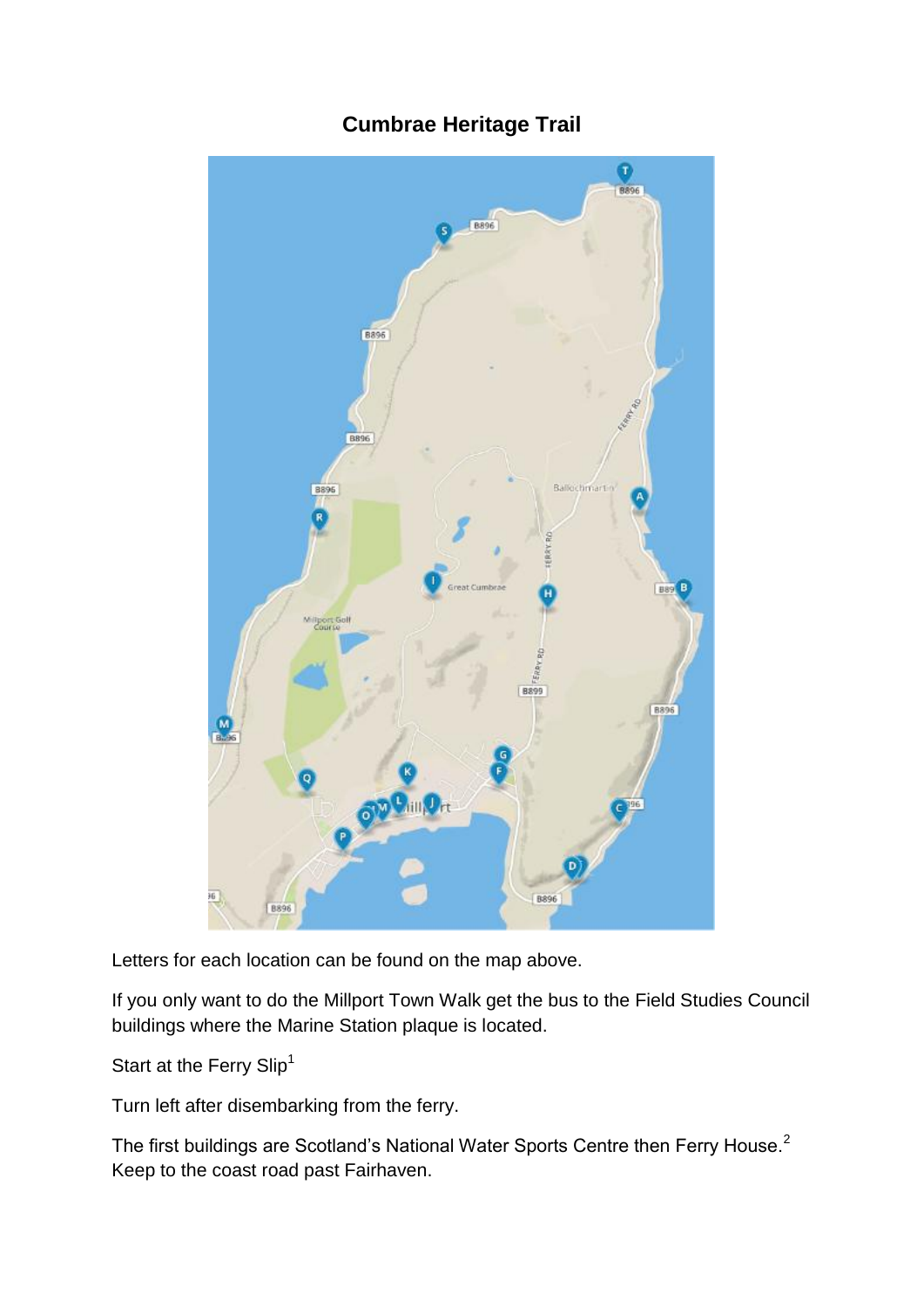# **(A) Ballochmartin Bay; Site of Special Scientific Interest**

B 896 OS Grid Reference – NS 18115 57073 Plaque on plinth next to picnic table.

For the last 30 years or so, Ballochmartin Bay and Kames Bay have been recognised as Sites of Special Scientific Interest (SSSI) by Scottish Natural Heritage; for their educational value especially. As such it is illegal to damage the integrity of these beaches. Ballochmartin Bay is characterised by glacial deposited boulders and cobbles over an underlying layer of boulder clay. An interesting fauna of invertebrates lives within the sand that supports a diversity of wildfowl species. It was a site where native oysters could be found and where eelgrass beds once thrived.



In earlier days, the top of the sand at Kames Bay was sprayed with chemical weedkiller, or raked over and the accumulated seaweed removed mechanically. That practice has now stopped as it resulted in killing-off the marine organisms living in large areas of the beach. The upper beach effectively became a biological desert. This damage to biodiversity was taking place on a beach that is world-famous, scientifically, as a classic

sandy beach. There have probably been more PhDs per square metre on Kames Bay than on other sandy beaches worldwide. Kames Bay is special in having a source of freshwater upwelling from beneath it (hence why the sand is always wet, even when it is not raining!) caused by drainage down the Great Cumbrae Fault (which is responsible for the valley up which the Ferry Road runs). That effectively creates an estuarine character to the biota of this marine beach, probably a unique feature in Britain.

The higher plant flora that is now evident is part of the natural re-colonisation process by sand-dune pioneer species. These are not 'weeds' that should not be there, they would have been there for thousands of years before man interfered with nature to effectively sterilise that environment. Such vegetation helps significantly to stabilize the sand in the upper reaches of the beach.

In consultation with North Ayrshire Council it was agreed (2011) that the inimical practices of mechanical cleaning would cease and only hand-picking of man-made litter will take place on Kames Bay from now on.

## **On to the next stop**

*Continue on the coast road.*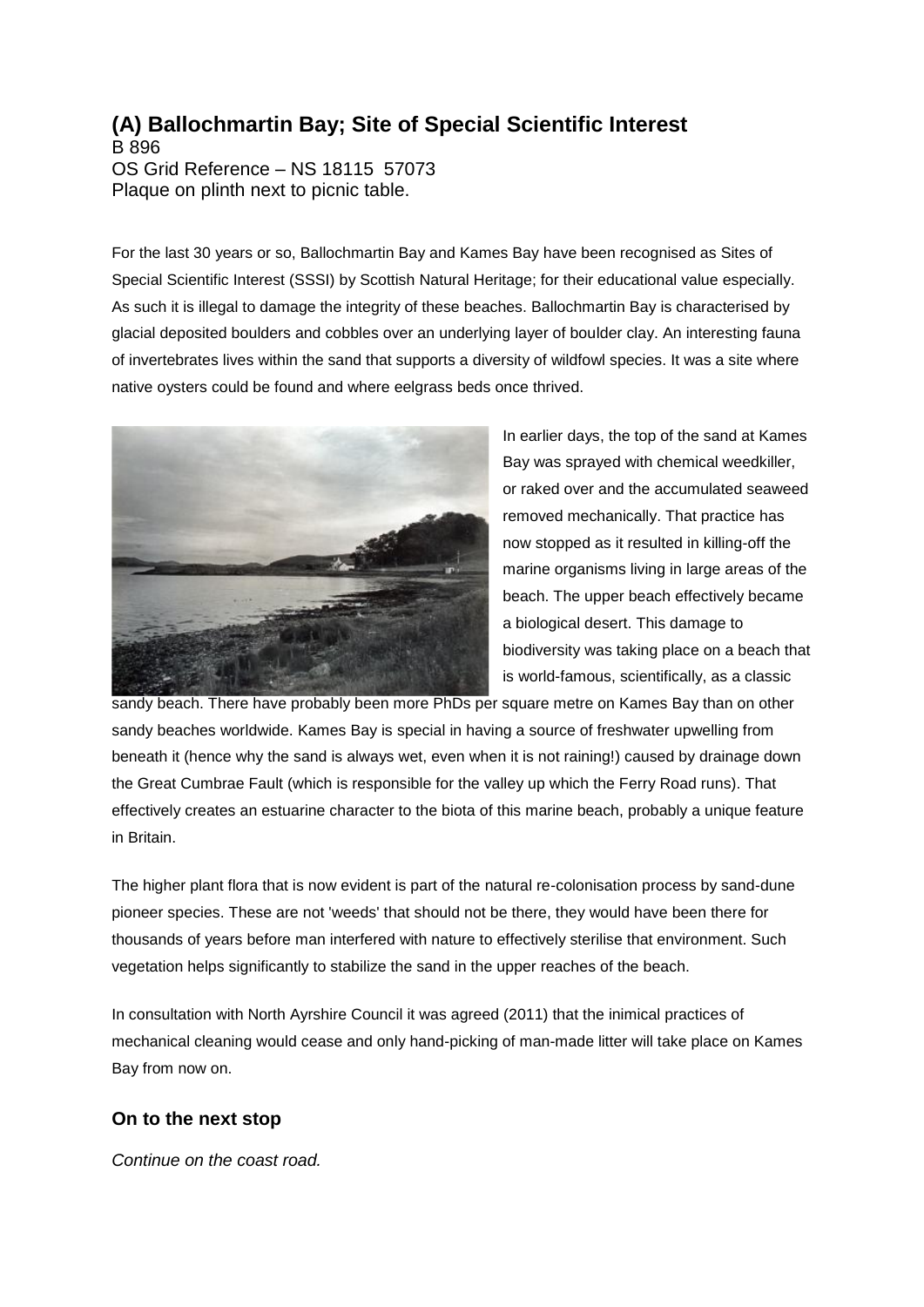# **(B) King Håkon's Fleet, 1263; Viking long ships and war**

B 896 OS Grid Reference – NS 18483 56229 Plaque on plinth at layby. $3$ 

In the early medieval period the Cumbraes were Norwegian-controlled islands. They were part of the Sundrays, Southern Islands, contained in the kingdom of Man and the Western Isles. Scotland's young king, Alexander III wanted this kingdom to be part of Scotland once again. He began a series of raids in Skye and other islands to provoke a response.

In the autumn of 1263, King Håkon VI of Norway led an armada of up to 200 ships and 20,000 men to challenge Scotland's Alexander. Scotland's knights would have watched from Ardrossan as the fleet moved up the Clyde to shelter in Lamlash Bay. Then from Ardneil they watched Håkon sail up to anchor off the Cumbrae Isles.

Battle was engaged on the shores of Kelburn. Due to bad weather the Norwegians couldn't land all their men and were overcome by Alexander's 500 knights and 7,000 foot soldiers. Local legend has it that Håkon stood with his captains at Down Craig to watch the battle.

Håkon withdrew with the intent to return next year after the winter with a larger force but died at Kirkwall in the Orkneys. His son, Magnus IV, was a peacemaker with his neighbours and in three years Scotland regained the Western Isles by the Treaty of Perth.



## **On to the next stop**

*Continue on the coast road.<sup>4</sup>*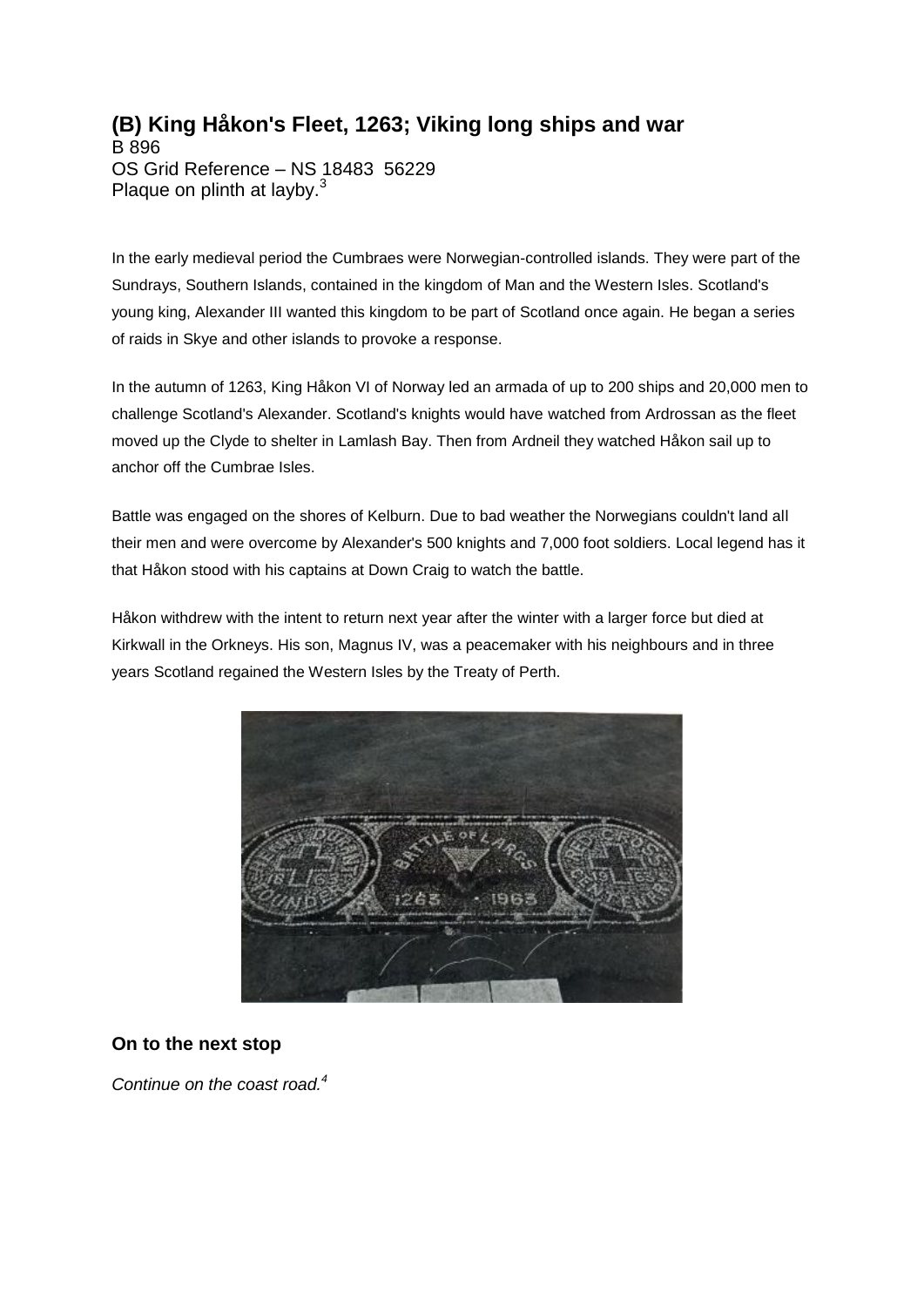# **(C) Lion Rock; geology imitating life**

B 896 OS Grid Reference – NS 17895 54814 Plaque on concrete plinth in layby.

This is a fine geological feature of Cumbrae. Lion Rock is a dyke of Labradorite which has intruded into the existing Old Red Sandstone. The last ice age glaciation wore down the softer sandstone to expose the dyke which has been weathered to a shape similar to that of a lion.

Together with a nearby dyke called Deil's Rock they were known as the Keppel Walls and individually as Heatherene Keipel and Houllon Keipel.

After the ice age the dykes would have been at sea level as the land levels in this part of Scotland were much lower. Once the weight of the ice litted the land rose to form the raised beach and sea cliffs that you can see all round Cumbrae. This raising of the land started approximately 8000 years ago and is still happening; it is called isostatic rebound.

Other interesting geological features in Cumbrae include -

#### **Stromatolites**

These are found just south of Westbourne Cove in the exposed rock at the shore. These rock features are the fossil record of colonies of algae that flourished in warm shallow seas.

#### **Sea Cave**

At Red Craigs a cave was formed by sea-action in the cliffs and of course there is associated tales of smugglers.

#### **Victoria's Face**

Also at Red Craigs when looked at from a certain angle the profile of Queen Victoria can be traced against the sky.

#### **Glead Stane**

A glacial erratic found at the very top of the island. Even though it's at a height of 417 feet (127m) it's still worth the climb it see it.

#### **Springs**

There are two springs on note on Cumbrae and, following the strange Scottish habit of calling springs wells, are known as the Wishing Well and the Millport Mineral Well. The Wishing Well is on the east coast of the island and flows almost straight into the Clyde. The Mineral Well is near the top of the island on the road up to the Glead Stane.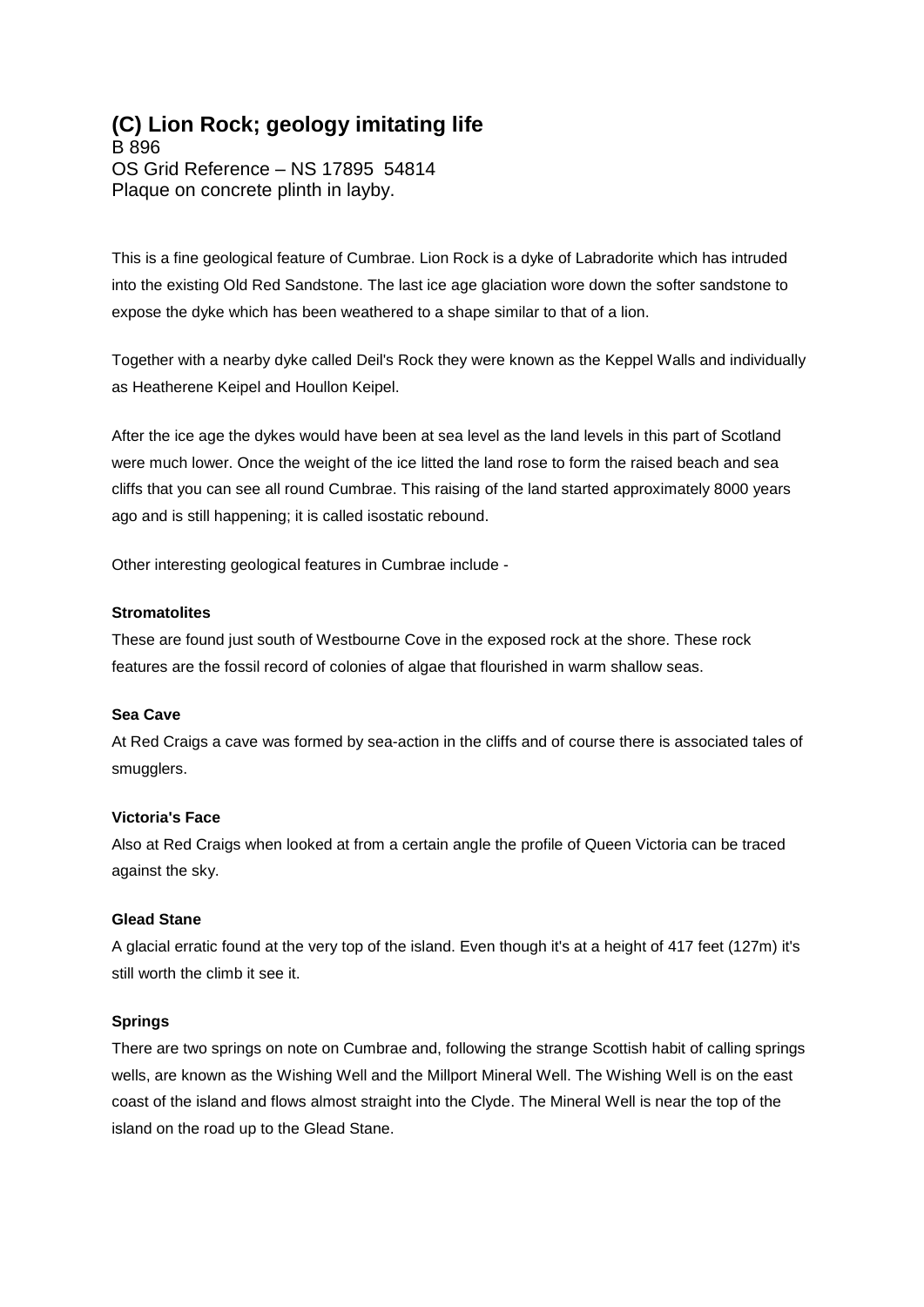

## **On to the next stop**

*Continue on the coast road past Keppel Pier.<sup>5</sup>*

# **Start of Millport Town Walk**

## **(D) The Marine Station, 1897; studying Scotland's sea life** B 896 OS Grid Reference – NS 17566 54472 Plaque on gate post of Field Studies Council buildings.<sup>6</sup>

The Marine Station at Millport is the oldest extant marine station in Scotland, dating back to the late nineteenth century when Sir John Murray (he of the Challenger expedition fame), moved a converted lighter The Ark from its original mooring place in Granton Quarry (Edinburgh) through the Forth-Clyde canal to Millport Bay in the spring of 1885. There it formed a base for the investigation of the rich local marine flora and fauna. He selected Millport due to its relatively sheltered situation and the fact that the esteemed "Cumbrae naturalist" Dr David Robertson lived on Cumbrae (at "Fern Bank", in Kames Bay).

The Station was originally run by the Marine Biological Association of the West of Scotland, but in 1914 that became the Scottish Marine Biological Association (SMBA). Under the SMBA the Station had a long and distinguished history as a research laboratory with many world-famous scientists visiting Millport to work on their specialist projects. Particular mention should be made of Dr Sheina Marshall FRS who spent her entire working lifetime at Millport and was responsible, with her co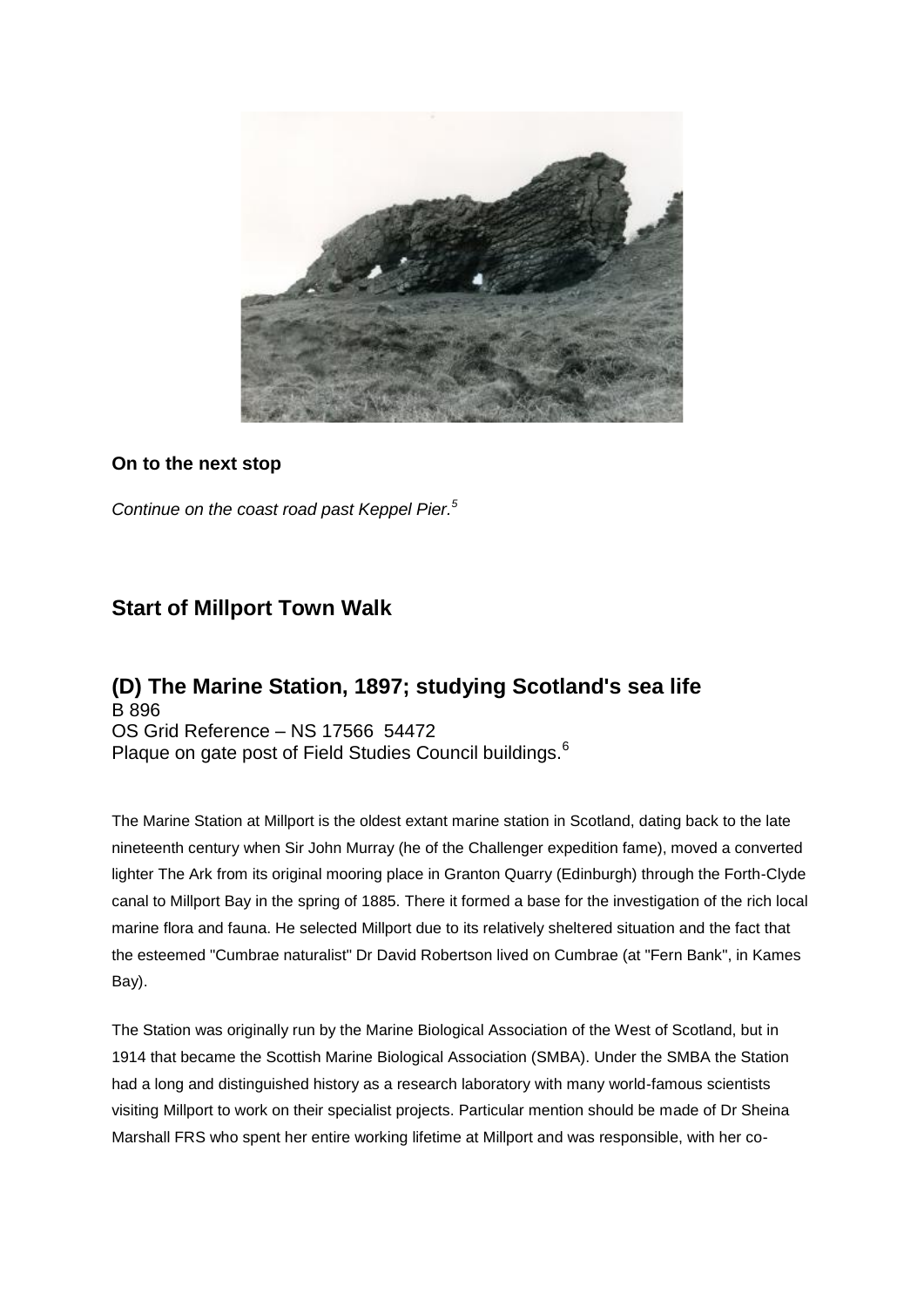worker Dr A. P. Orr for classic studies on the planktonic copepod (water flea) Calanus finmarchicus, the principal foodstuff of the herring.



When the SMBA moved to Oban in 1970 the Universities of London and Glasgow took over the running of the facility. Glasgow University pulled out in 2011, and London at the end of 2013, when the Station was handed over to the Field Studies Council. So a long tradition of resident research in marine science will cease but the equally important tradition of fieldwork teaching in marine biology will continue, albeit on a different basis.

# **On to the next stop**

*Cross over the road.*

**(E) SY Scotia, 1902-04; Scottish National Antarctic Expedition** B 896 OS Grid Reference - NS 17564 54455 Plaque on landing slip buildings.

Plans for a Scottish south polar expedition started in 1899 when William Speirs Bruce first looked for funding. He needed £36,405 and was gifted most of it from the Coats family of Paisley; they contributed £31,000.

He first purchased a Norwegian whaler called Hekla and had it taken to Ailsa Shipyard in Troon for refitting. Re-named Scotia then left Troon on 25th October 1902. Scotia was captained by Thomas Robertson and carried 6 scientists, 5 officers and 26 crewmen. They sailed down through the North and South Atlantic to the Falkland Islands reaching Port Stanley on 6th January 1903.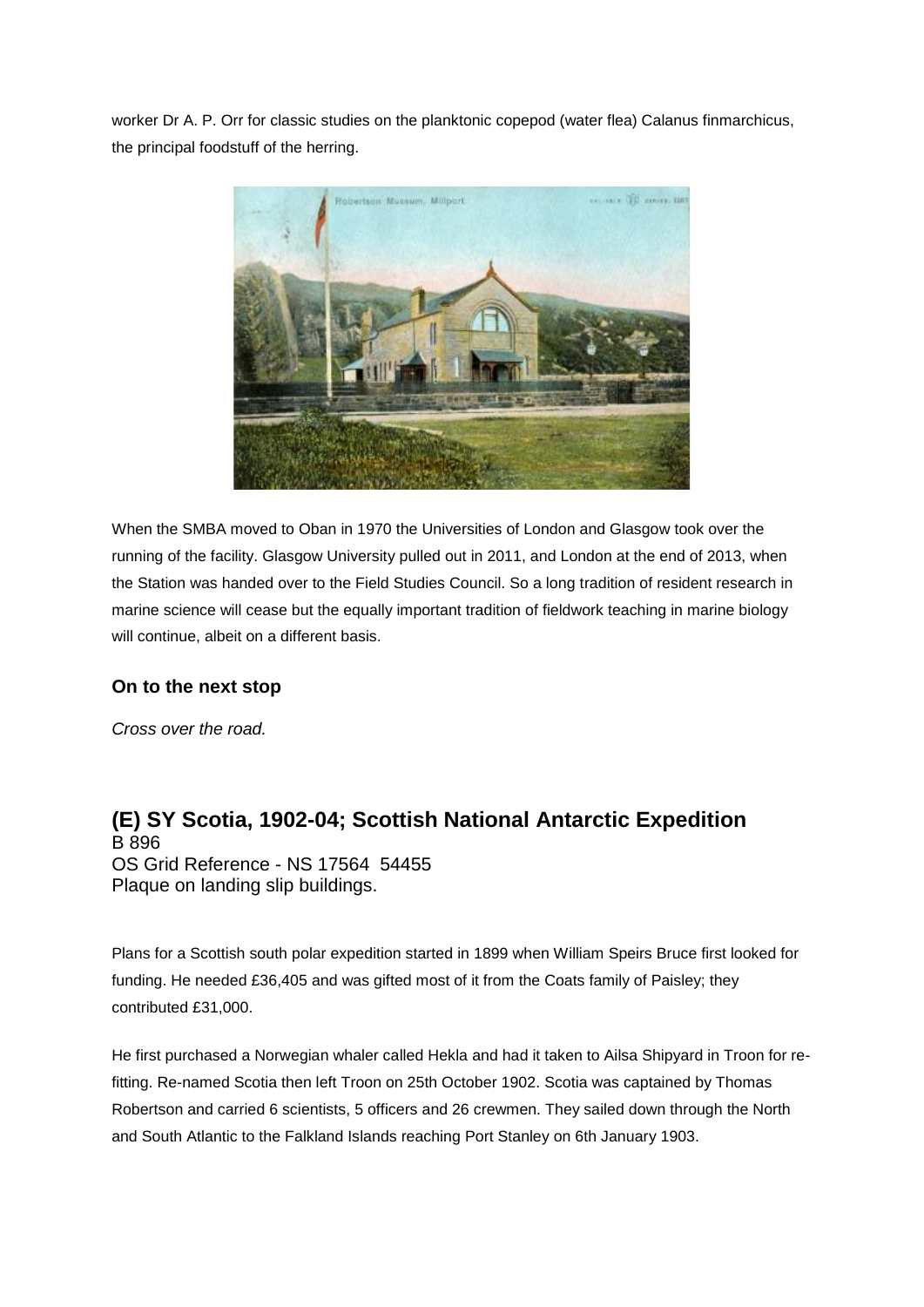After provisioning the Expedition set off on 26th January to survey the South Orkneys and then the Waddell Sea. They managed to reach 71°21' S before returning to the South Orkneys for the winter.

Once the Scotia was free of ice they sailed to the Falklands on 27th November 1903. They left for the second exploration of the Waddell Sea on 9th February 1904 this time making as far south as 74°01' S.



After being trapped in ice they started north on 14th March. Surveying the Ross Deep, Mid Atlantic Ridge and Gough Island they then made of South Africa. The Scotia set sail for Scotland from Cape Town on 21st May 1904 and reached the Clyde on 21st July.

The Scotia was met by the Marine Station's yacht Mermaid, the Coats' Triton and Gleniffer and the steamer Marchioness of Lorne and escorted to Millport. Bruce, Robertson and their scientists took to the Scotia's launch and landed at the Marine Station's slip.

They were met by Sir John Murray, Lieutenant Shackleton, Dr Sommerville, David Robertson, Mr J G Bartholomew, Mr Henry Coates, Mrs W S Bruce, Mrs Robertson and others. Bruce received the Gold Medal of the Royal Scottish Geographical Society, Robertson the Silver and the other scientists Bronze. During the proceedings a telegram from King Edward was received congratulating Bruce.

After lunch, purveyed by Messrs White and Smith, Gordon Street, Glasgow, the Scotia set off at six o'clock for Gourock, her final destination.

# **On to the next stop**

*Continue on the coast road past the Deil's Rock.<sup>7</sup> Walk round onto Marine Parade<sup>8</sup> and the start of Millport town onto Kames Bay.*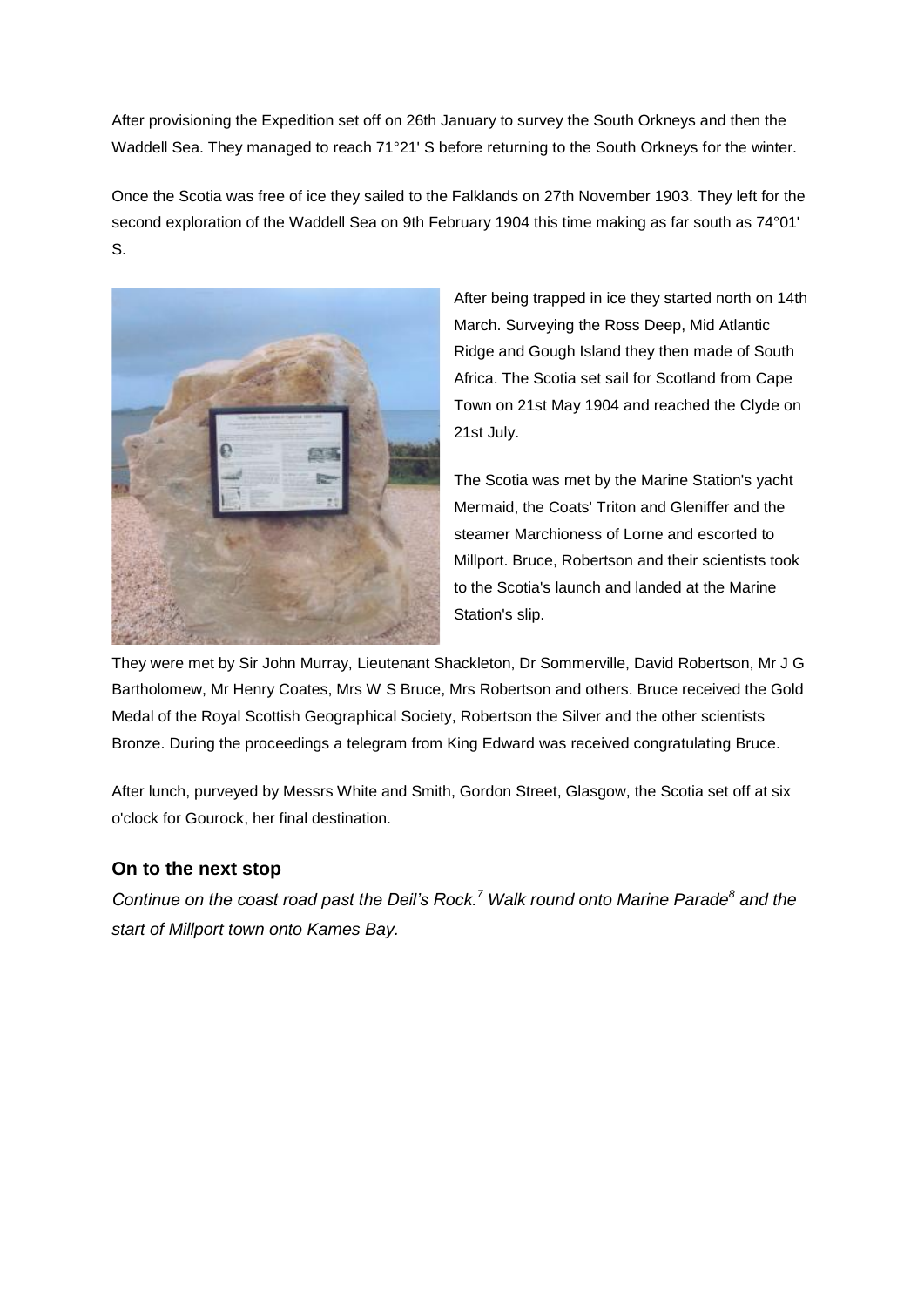# **(F) Duncan Macrae, 1905-1967; leading Scottish actor**

Dundonald Villa, Kames Bay OS Grid Reference – NS 17112 55161 This was Duncan Macrae's Millport home.

Duncan Macrae (20 August 1905 - 23 March 1967) was one of Scotland's best known actors. He worked on stage, on television, radio and in cinema. To relax he had a second home, away from Glasgow, in Millport at Dundonald Villa on Kames Bay.



He was born in Glasgow in Maryhill and his father, James, was sergeant in the police force. He attended Glasgow University to study engineering but never graduated preferring acting. He joined Glasgow's Citizen Theatre for his early acting years before featuring in acclaimed films such as Whisky Galore! and Tunes of Glory. In television he was Para Handy in the first adaptation of Neil Munro's tales. Later in the 1960s he was cast in The Prisoner and The Avengers both cult television shows.

He liked to relax in Millport and was known to his many friends as John, his true first name. When on the ferry he would often chat to the captain and crew. When on the island he loved to

talk to the local children and visiting children. He also always had a special word for the island's elderly. He was also known for his support of his wife Peggy who was a Town Councillor and special needs schoolteacher. Indeed it was Peggy who helped establish the annual Cumbrae Queen celebrations.

Duncan Macrae died at Killearn Hospital on 23rd March 1967. His funeral service at Linn Crematorium was attended by many of his Millport friends including the Provost, George Barr.

## **On to the next stop**

*Continue along Kames Bay and turn left into Ferry Road.*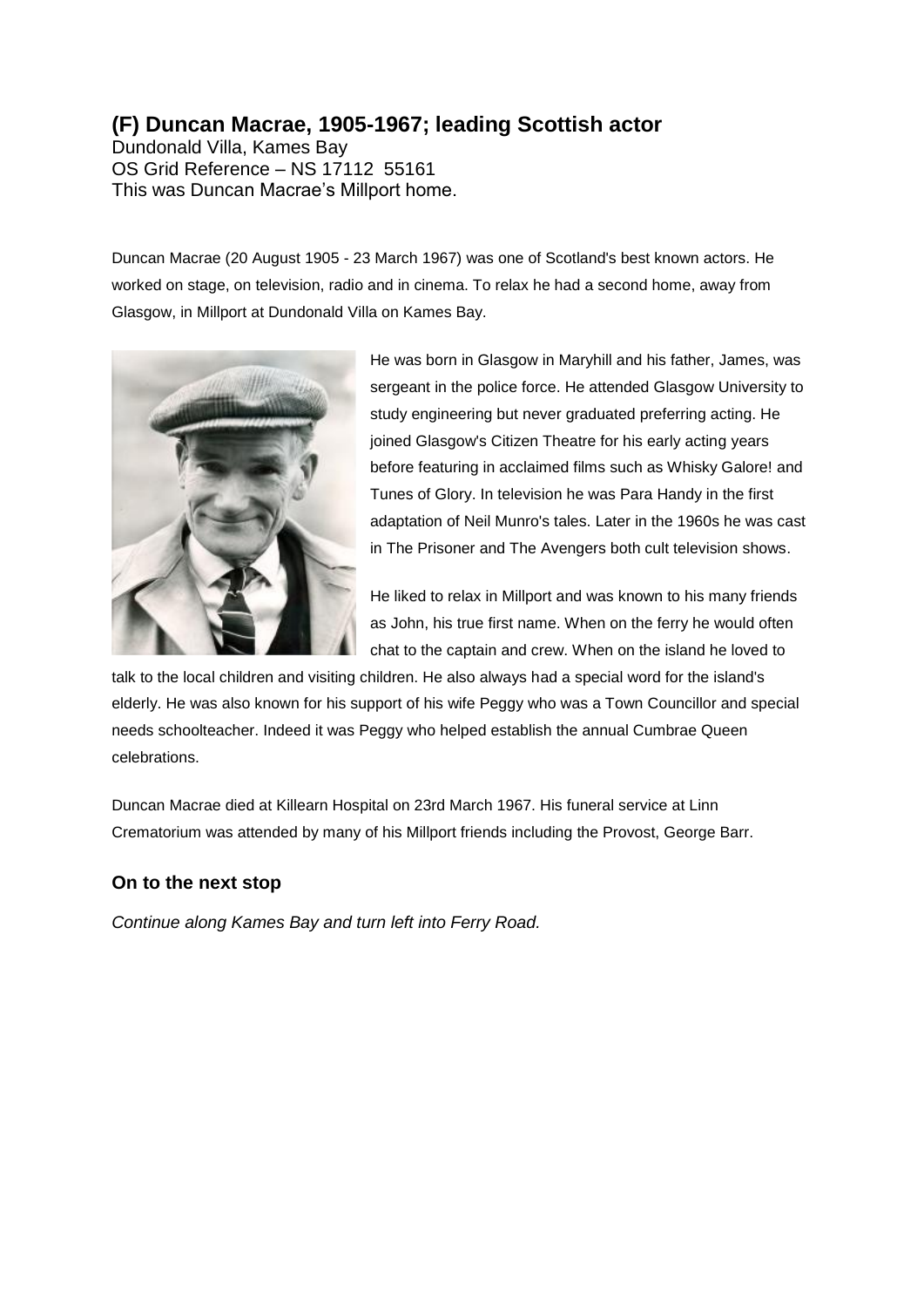# **(G) Andrew Goldie, 1840-1891; Millport's Pacific explorer**

12 Ferry Road OS Grid Reference – NS 17191 55325 This was the Goldie family residence.

Andrew Goldie was born at the Kelburne Estate, Largs, Ayrshire, Scotland, on May 5th 1840, the firstborn child of David Goldie and Agnes Clark, and was christened on the 24th of that same month. At the time of Andrew's birth, his father was the Head Gardener at the Kelburne Estate, which belonged to the Earl of Glasgow. David Goldie is also reported to have been an elder in the Established (Presbyterian) Church. The 1841 census records for Largs show that David Goldie was 30 years old at that date, Agnes was 20 years old (this age was confirmed by the date on her birth certificate, even though dates on her gravestone suggest that she was only seven years her husband's junior) and Andrew is their only child, a baby of one year old.

By 1851 we find the Goldies at the Garrison House on the Isle of Cumbrae which was also part of the Earl of Glasgow's estate. George Boyle had died in 1843, passing the estate to his son from his first marriage, James Carr-Boyle, who continued to reside at the Kelburne Estate in Largs. George Boyle's widow, his second wife Julia Sinclair, had removed to the Garrison House after his death and the Goldie family had relocated there also in 1845. The Goldie family grew, with Andrew's siblings in order of age: James, David, Agnes, William, Margaret, Mary Archibald, Catherine and George. By the time of the 1861 census, Andrew is to be found in Fife listed as living in Gardener's Bothie, Caputh, which is near Dunkeld.



The Museum of the Cumbraes holds a document detailing Goldie's first trip to the other side of the world, to Auckland, in 1863 on the clipper ship, the Queen of Beauty. This interesting snapshot of life on board ship for the month that the travel took tells stories of stowaways, death, disease, relationships and more. Goldie stayed in New Zealand for some time.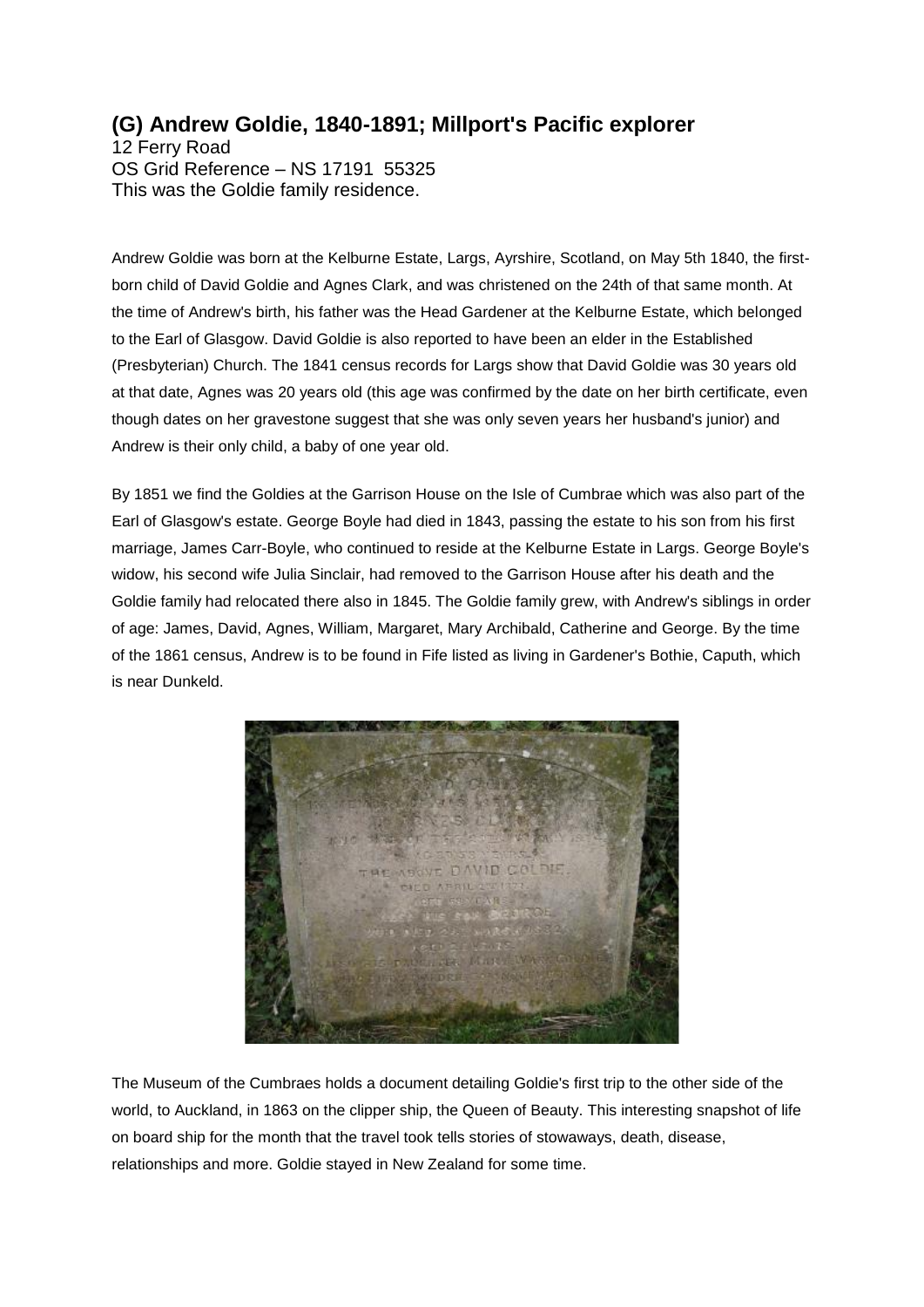He arranged a deal in March 1875 with Benjamin Samuel Williams of Upper Holloway Nursery in London to go plant collecting and begins his adventures in Papua New Guinea, where he discovered, amongst other things, the Goldie River, Goldie's Bird of Paradise and various plants. He was also partly responsible for a gold rush there, although this turned out to be false and no quantities of gold were found. It can be seen from his writing that he took great joy in each new experience, whether that was travels, unfamiliar people and their customs, new territories or simply how to take a bath on a ship. His writings, discoveries and collections have made an impact on the history of New Guinea, Australia and New Zealand as well as on the history of North Ayrshire.

Some of the objects that Goldie brought home to his family members are on permanent display at the Museum of the Cumbraes. And the museum has been informed in the course of investigating the collection that a headdress that they care for is particularly rare, there being only 18 known examples existing in the world.

The Museum of the Cumbraes holds a handwritten memoir of Goldie's travels in New Guinea and other papers relating to his life.

Although Goldie is not well known in Britain, he is considered noteworthy in Australia and New Zealand. Recently, National Museums Scotland staff have been investigating Goldie's place in the history of Pacific collections, so we may hear more soon about how the Cumbrae collection fits in with other collections around Scotland. Goldie's later life was plagued with fever and ill health, and he set up a trading store in Port Moresby, Papua New Guinea.

He returned to Millport and died in Whinfield, 12 Ferry Road, his sisters' house, in 1891. His death is recorded on the family's gravestone in Kirkton Graveyard.

## **On to the next stop**

*Return to the bottom of Ferry Road and turn right onto Kelburn Street to continue the Millport Town Walk.*

# **Start of Inner Circle Walk**

*Continue up Ferry Road and into the countryside.<sup>9</sup> On the left is the road to Ballikellet Farm.<sup>10</sup> Near the top of the hill is a farm road on the right and 3 metres further is a trail into the woods. Follow it staying close to the fence.<sup>11</sup>*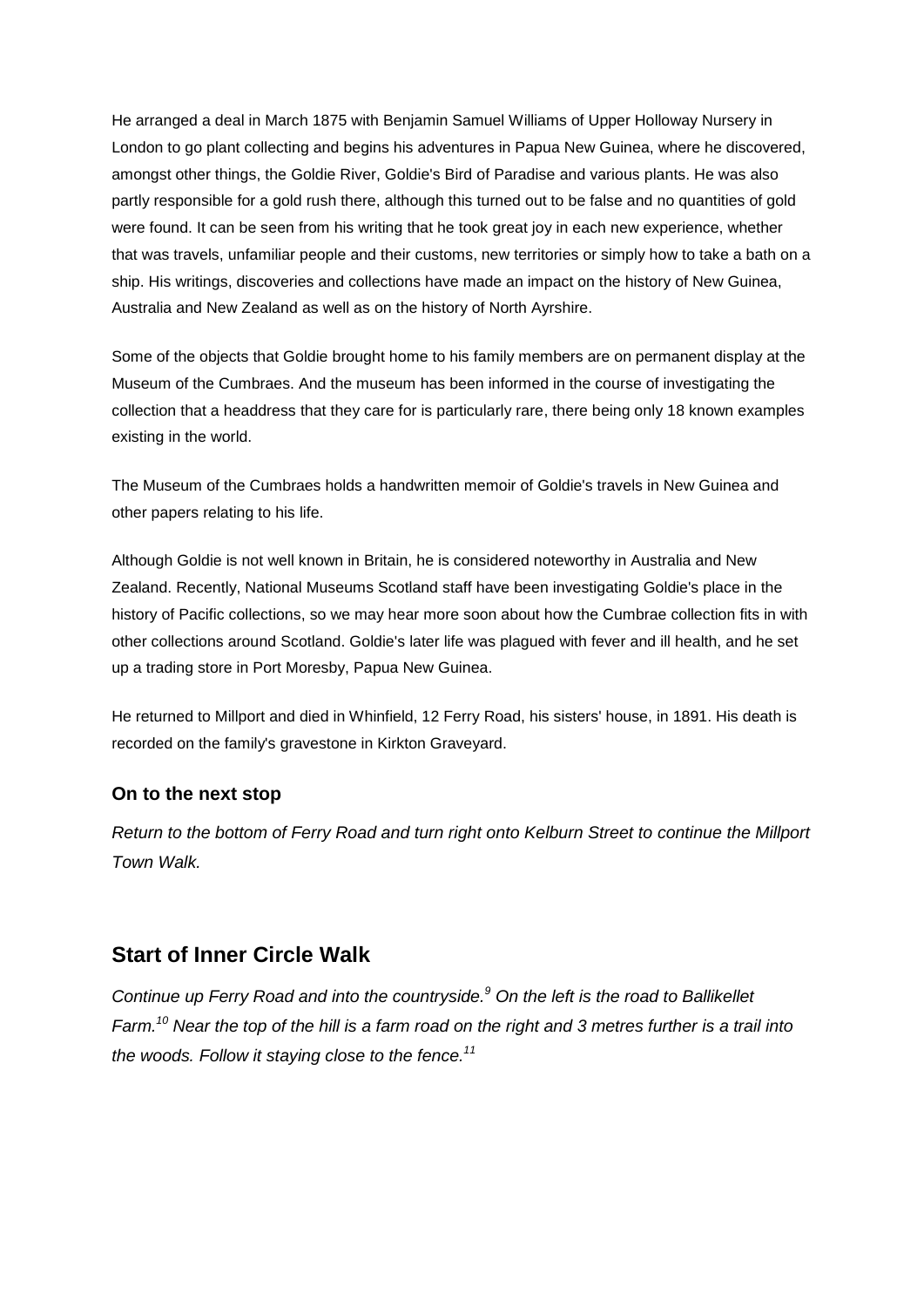# **(H) Standing Stone; Cumbrae's rich prehistoric archaeology**

B 899 OS Grid Reference – NS 17617 56412 Plaque on plinth near to the stone.

This is Cumbrae's sole standing stone though there are records of two more nearby. Its old name was the Gouklan Pillar and is sited in Craigengour Wood at the top of the Ferry Road. Over the years it has been toppled and reset in concrete. People have also dug under and around the stone but no artefacts have been found. In the 20th century its surface was carved with many initials.

Other pre-historic sites to be found on Great Cumbrae include -

### **Lady's Grave NS 1830 5888**

A cairn at Holm Bay, Tomont End. Found in the field near the road it is 10m in diameter with a hollowed centre. It was excavated in 1878 and an urn and burnt bones found.

### **Down Craig Fort NS 1819 5796**

A narrow promontory 60m long protected by cliffs on three sides and a ditch and rampart.



## **On to the next stop**

*Return to the road and continue upwards. Where the road forks turn left and continue upwards.<sup>12</sup> You are heading for the top of the island.<sup>13</sup> Continue on down the hill.<sup>14</sup>*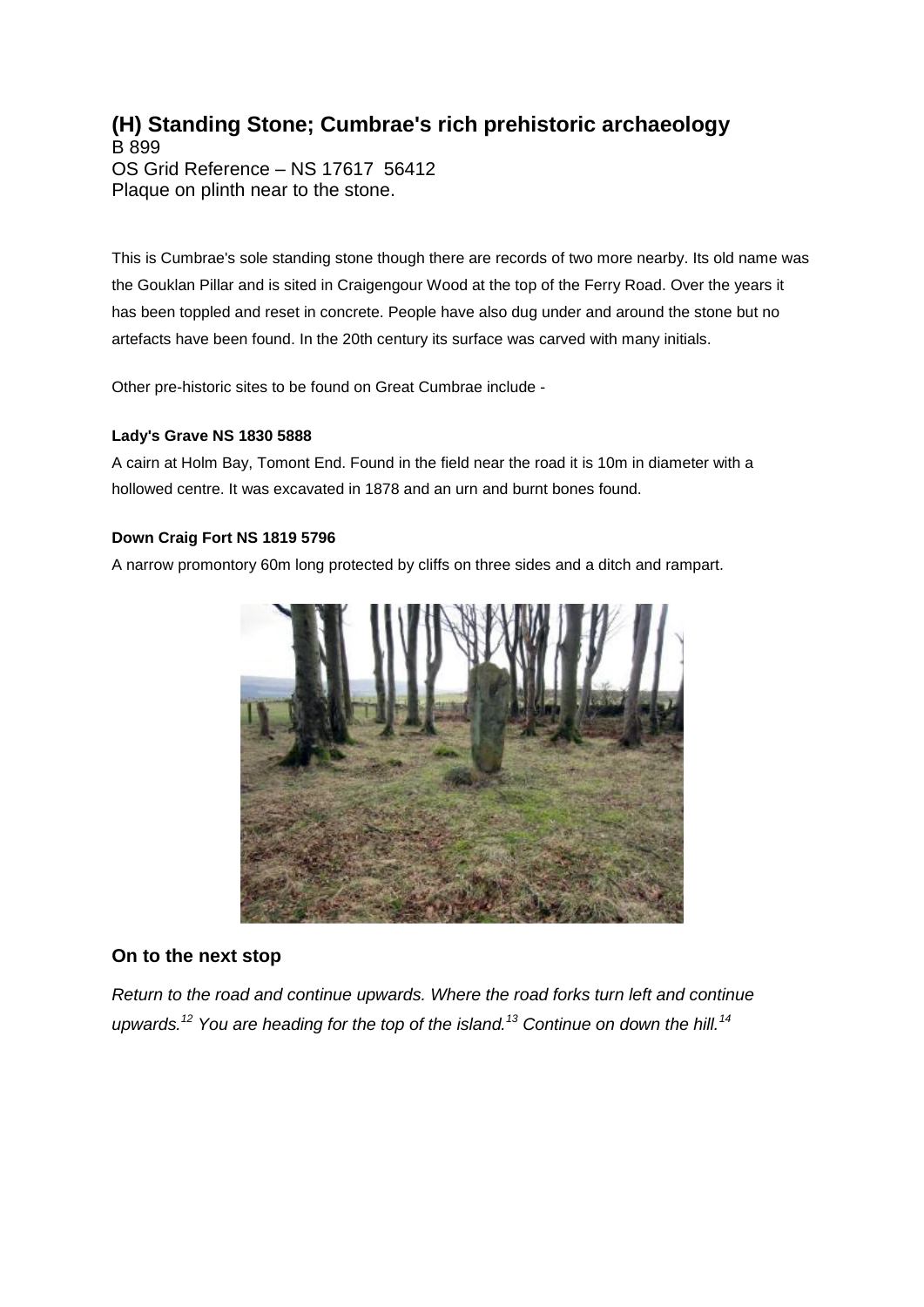# **(I) Little Cumbrae; Great Cumbrae's sister island**

OS Grid Reference - NS 16698 56513 Plaque on plinth next to public benches.

After the Treaty of Perth in 1266, Little Cumbrae became Crown property and was maintained as a hunting ground for the king by the Hunters of Hunterston. In 1577 the island eventually became the property of the Earls of Eglinton. It remained part of the Eglinton estates until 1913 when the island was purchased by Evelyn Stuart Parker for £5,000. It was inherited by his son Ian in 1936.

The island has been sold several times lately. In 1960 it was bought by Peter Kaye of Highland Engineering Ltd, in 2002 by Mr Steven and Mrs Rhoda Worrallo of Holt Enterprises and lastly by Sarwan and Sunita Poddar in 2009 to use as a meditation and yoga retreat.



#### **Little Cumbrae Castle**

The castle of Little Cumbrae sits on a tidal island (Castle Island) adjacent to Little Cumbrae House on the east side of the island. It is a plain keep of the 14th century and comparible in the style to nearby Law, Fairlie and Skelmorlie Castles.

The ground floor is vaulted and entrance to the castle is by ladder to the first floor - a good defensive feature. Externally it has ashlar quoins, checkered corbelling and projecting parapet and castellation. Internally the ground floor has two basement rooms, the first floor is also vaulted with a great hall and kitchen. The second floor has one large room and garderobe.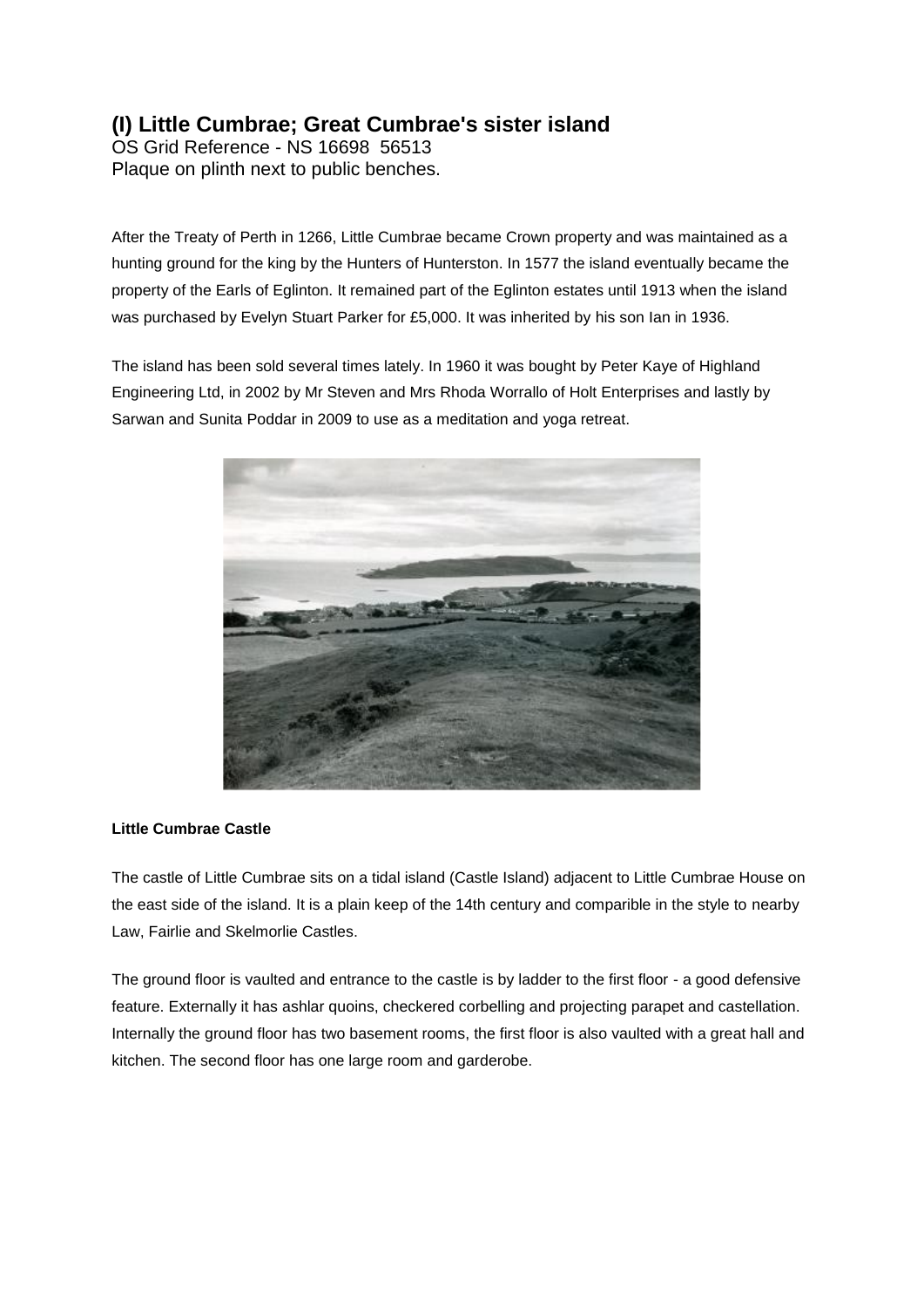#### **Lighthouses**

The first lighthouse on Little Cumbrae sits on the very top of the island. It was constructed in 1757 and was the first lighthouse to be built on a Clyde island. It measured 28 feet in height and had a coal fire on its roof to serve as its navigation light.

The second lighthouse was built on the west side of the island in 1793 and was installed with 32 whale oil lamps and reflectors. These were replaced with 15 Argand lamps in 1826. Today the lighthouse has electric solar-powered lamps.

#### **Little Cumbrae House**

The 'big' house was originally the farm house of the island which Evelyn Stuart Parker enlarged shortly after buying Little Cumbrae. He also had a Red and Gold garden planted by the famed garden designer Gertrude Jekyll. The house was again altered in the late 1920s with the addition of the square tower and an upper floor.

## **On to the next stop**

*Continue down through Breakough Farm buildings.<sup>15</sup> After the farm turn right then left to head back to Millport.<sup>16</sup> This road takes you onto Kames Street which leads onto the bottom of Ferry Road. Turn right then right again onto Kelburn Street.*

# **Resume Millport Town Walk**

*Follow Kelburn Street and cross over to the promenade path and follow it round.*

**(J) Crocodile Rock, c.1900; the Clyde's fiercest stone** OS Grid Reference – NS 16639 54981 Plaque on plinth at path adjacent to Crocodile Rock<sup>17</sup>

Indeed the fiercest stone on the Clyde! The origins of the Crocodile Rock are steeped in legend. Images of the rock first appear in postcards from the 1900s but it may have existed before then. We know that it was painted for a while by Robert Brown a local architect. Another tale attached to it is that it was first painted by drinkers from the nearby bar.

Whatever the truth no visit to Cumbrae would be complete without a visit to the world-famous Crocodile Rock. Generations of visitors of all ages have posed on the rock for photographs through the years. Today the rock is painted by local volunteers and shows no decline in popularity.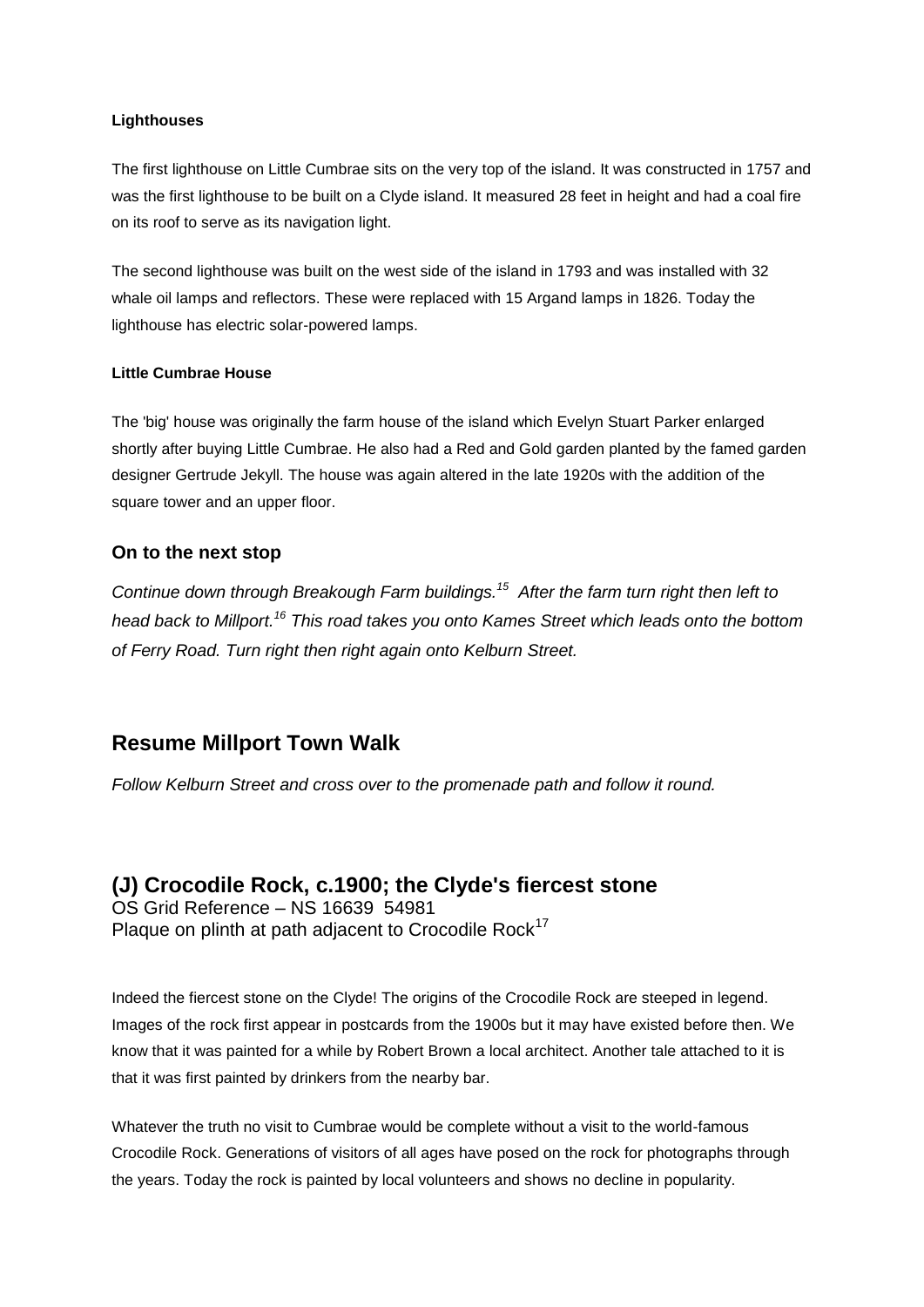#### **Indian's Face**

Another painted rock on Cumbrae is the Indian's Face. This is found on the old sea cliffs on the west side of the island.



## **On to the next stop**

*Cross over the road on to Glasgow Street continue along and turn right into College Street. Continue up.*

# **(K) Cathedral of the Isles, 1849; smallest cathedral in Great Britain** OS Grid Reference – NS 16488 55173

The ecclesiastical complex today called the Cathedral of the Isles was constructed as an Episcopalian college with adjoining church and residences for students and choir boys. It was the idea of G F Boyle, who became 6th Earl of Glasgow, and was designed by William Butterfield. Construction started in 1849 and was completed in 1851. In 1876, a cathedra (bishop's chair) was installed in the church and it became a seat of the Bishop of Argyll and the Isles. So now the college's small church was now a cathedral.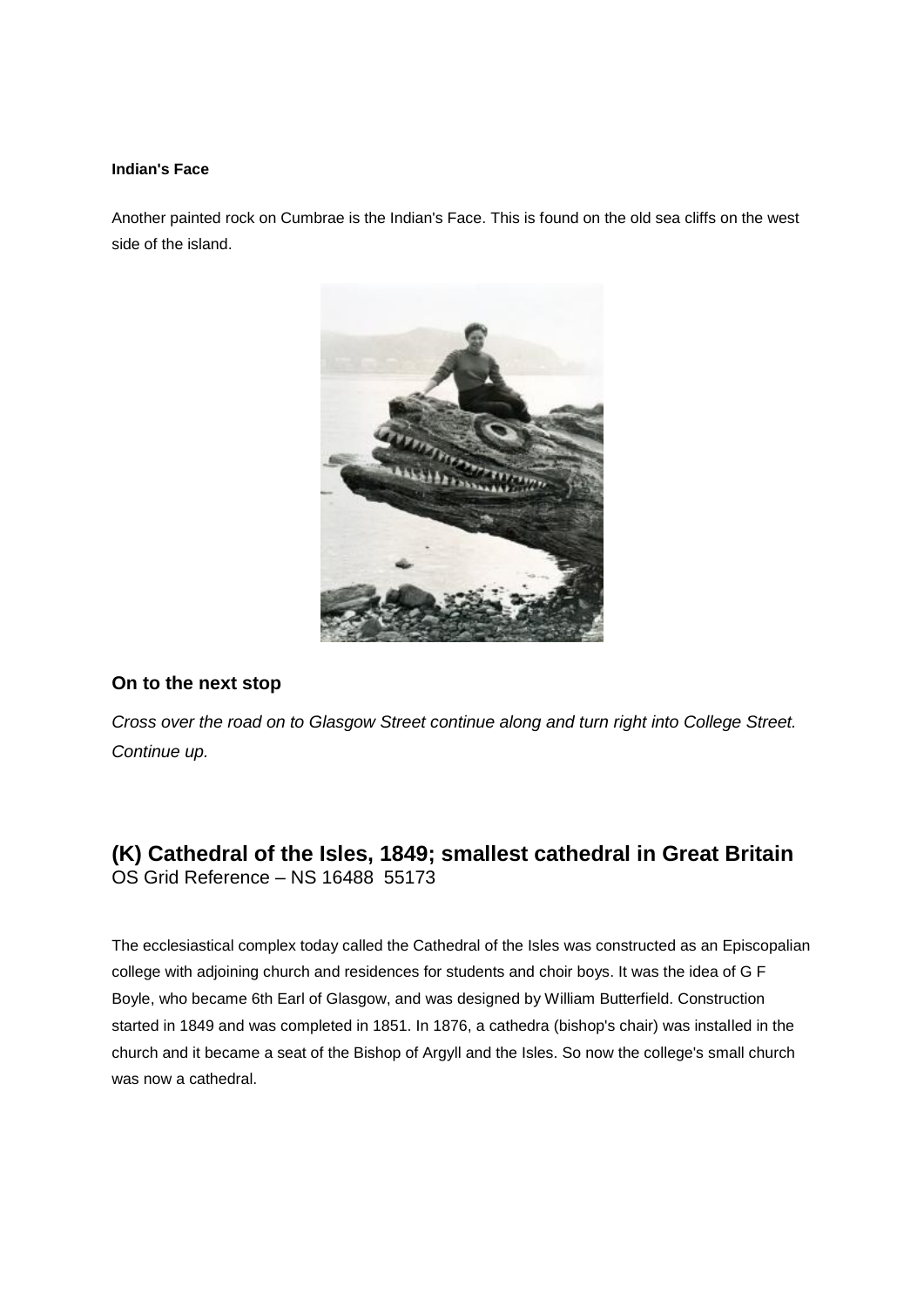

Today the church is still a cathedral, possibly the smallest in the world. It holds Sunday services and is popular for weddings. Music recitals also take place sometimes using the cathedral's own organ, harpsichord or grand piano. The residences have been converted to bed and breakfast accommodation for visitors to the island. Carved Stones

In the entranceway to the church are a collection of early medieval carved stones. They are gravemarkers from the Kirkton Graveyard and the Trahoun Cross which was found at the Garrison near to the Guildford Street entrance.

## **On to the next stop**

*Return down College Street and enter Garrison grounds.*

**(L) The Garrison, c.1745; summer house of Earls of Glasgow** OS Grid Reference – NS 16418 55009 Plaque at front door.

Garrison House was originally built around 1745 by Captain James Crawford of the Revenue Cutter Royal George. In Crawford's time the front wall at the Garrison was pierced with gun slits and had cannon.

It was then purchased by George Boyle, 4th Earl of Glasgow, in 1819 and enlarged to become a family residence. The land was leased from the Marquis of Bute to whom he was bound to supply a rose on the 11th July each year if required. In 1843 upon the death of George it was used as a dower house by his widow for many years and was called the Priory.

In 1887 the Marquis of Bute bought the Garrison and used it as a dower house until 1919. For a short time it was a hydropathic hotel but this closed before World War II. During the war it opened to house Mearnskirk Hospital when its staff and patients were evacuated there from Glasgow.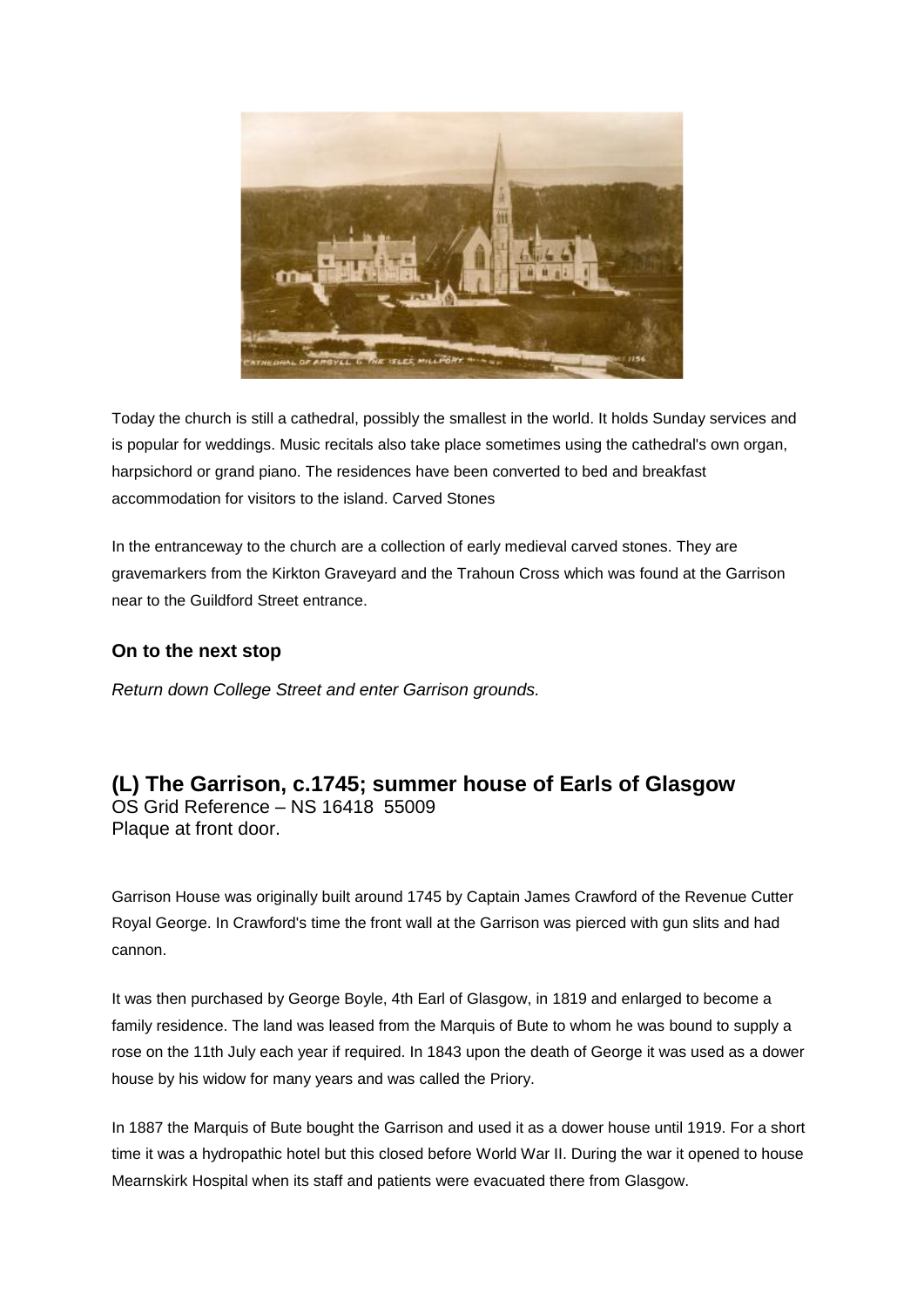

In 1948 Millport Burgh Council took on the lease and used the building as office, chambers and library. In 1972 the council used part of the building as a restaurant and built trampolines and a paddling pool in the grounds. (The tennis courts were built in 1950.) The Museum of the Cumbraes opened in the Garrison in 1978.

The Garrison closed in 1997 when it was declared unsafe. It was gutted by a fire in 2001 but reopened in 2008 after restoration by Cumbrae Community Development Company funded by the Heritage Lottery Fund. Today it forms the heart of Cumbrae's community and houses a museum, library, council services, café, crafts shop and NHS centre.

## **On to the next stop**

*Continue through Garrison grounds and cross over street.*

# **(M, Part 1) War Memorial, 1922; remembering Cumbrae's sacrifice** OS Grid Reference – NS 16305 54940

Millport's war memorial to the dead of World War I was unveiled on Sunday 15th October 1922 in Guildford Street. Earlier in the day flags in the town were flown at half-mast and on the steamer. After church services the townspeople made their way to the unveiling. Also present were the Largs Territorials and ex-servicemen who came over by motor boat.

A memorial service was held in the West United Free Church and the Territorials and Boys Brigade marshalled at the Drill Hall before parading to the church.

After the service they proceeded to the memorial which was unveiled by Col Colin McLeod Robertson who had led the local brigade to war in 1914. The names of the dead were then read out by Captain J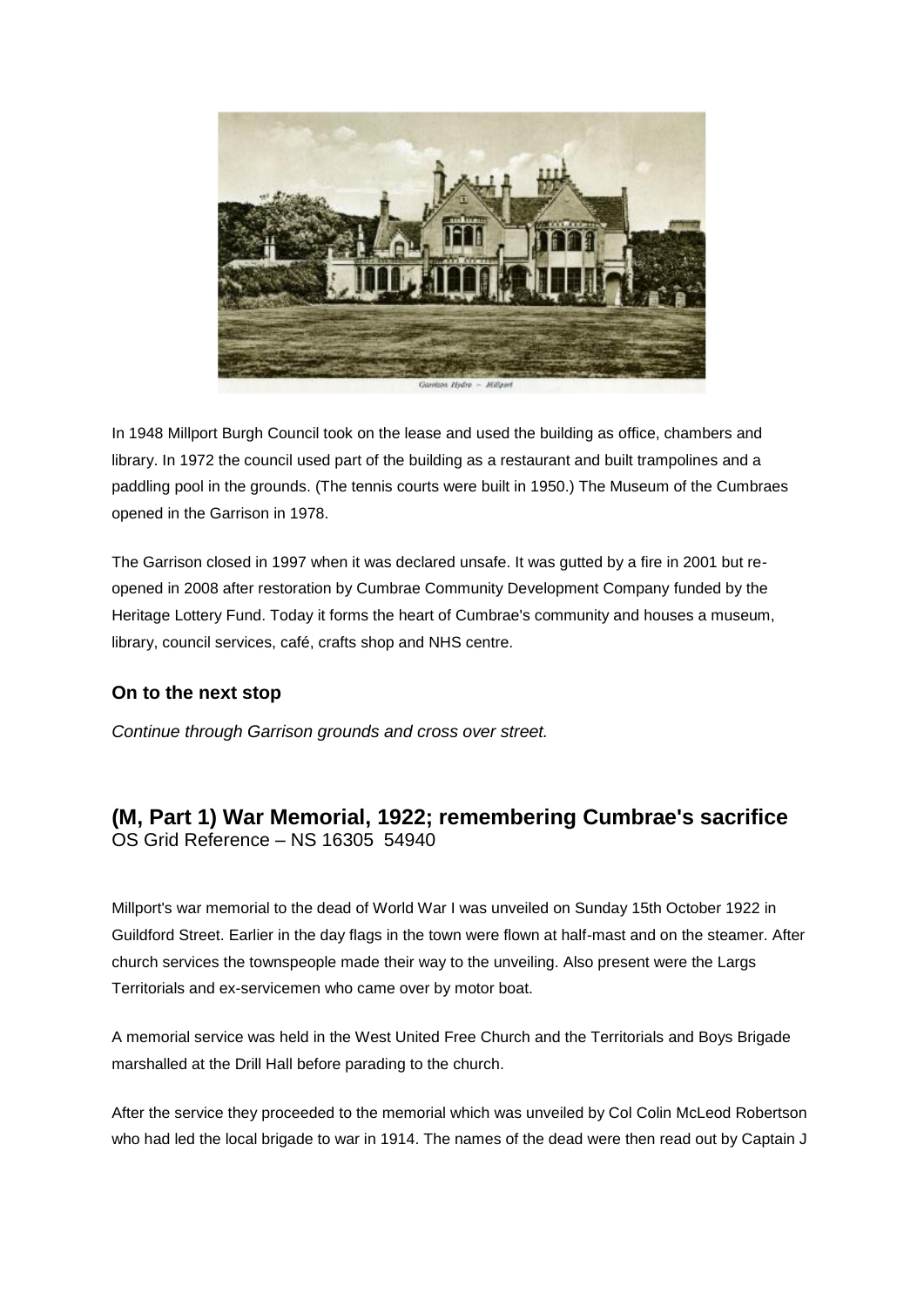C M Murray and the Boys Brigade Band played The Flowers of the Forest. The memorial was then given over to the Town Council to guard and protect it.



The memorial was built using public subscription money under the guidance of the Memorial Committee. It was made of silver-grey granite with scrolls on its base, a pinnacle and topped with a lion holding the Millport Burgh Crest. It was made by Glasgow monumental mason Mr R Gray.

It is inscribed with "To the memory of our heroic dead, 1914-1919". And the names of the forty-eight dead:

Allan Archibald M. Atkinson Robert Boyd Alexander Campbell William M Clark Duncan Crawford John Ferguson Peter Forrest Ernest L. Forrest James A. Forrest William S.J. Gollan James Gordon William Graham James Graham John Hood John Hunter Andrew Hunter George Hunter Neil Lang David Lewis William J.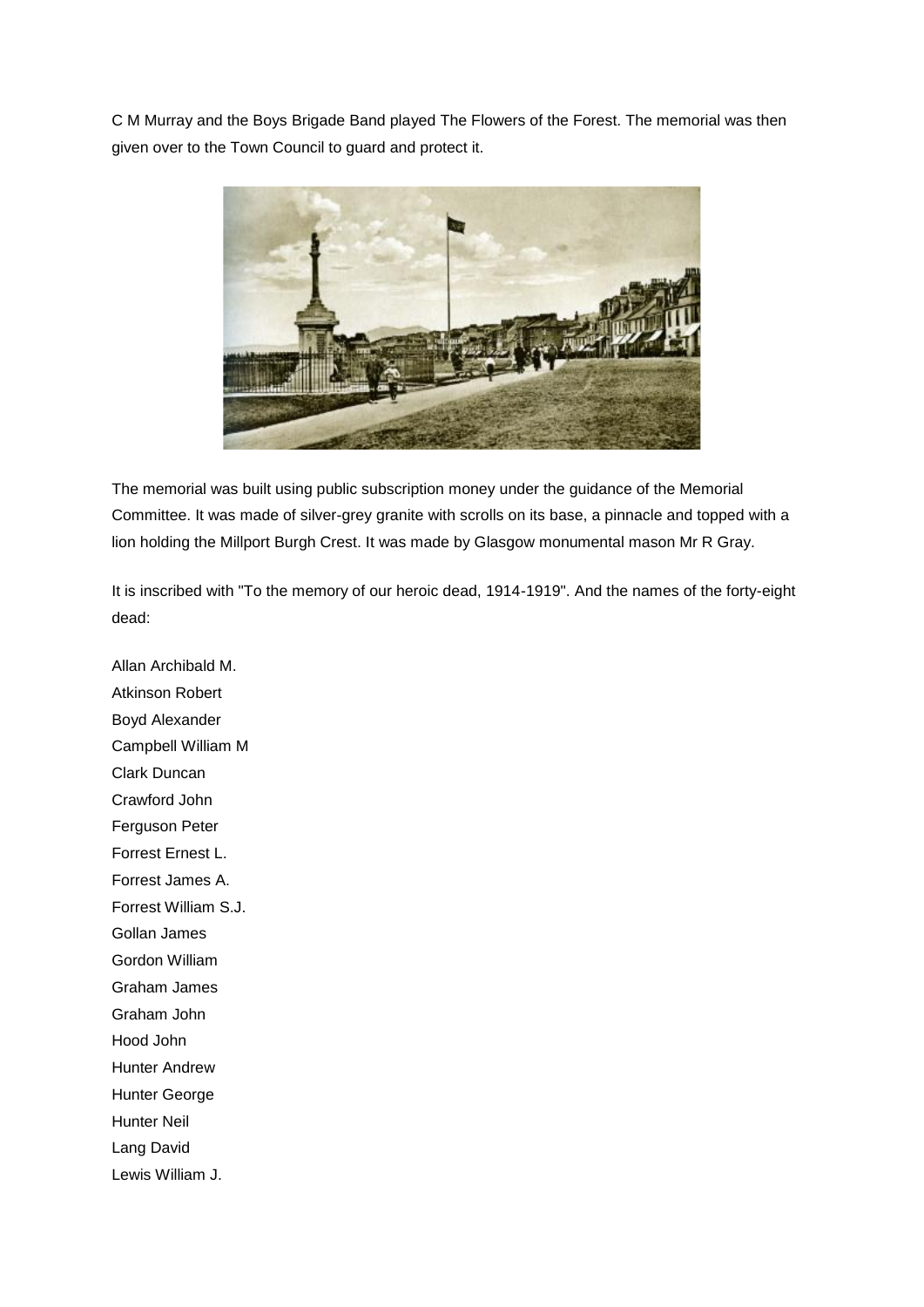Little Neil Maley Joseph S. Maycroft Thomas G. McDavid Alexander McInnes Donald McKean William McLauchlin Daniel Paton Alexander Paton John G. Paton Robert Pickett Joseph Rae John Rae William Seaton Henry L. Shearer Alexander G. Sinclair Archibald K. Sinclair Frederick B. Stuart James Taylor Robert Turnbull George K. Waddell James Weir Duncan

After World War II it was further inscribed "1939-1945", and the names of the nineteen dead from that war:

Allan Hugh Elliott William Frame James M.P. Graham William Hamilton Graham Hunter H. Laird Hunter Thomas Kennedy John MacDonald John M.M. McConnochie J. Hunter McDavid Joseph McDavid Kenneth McK. McLachlan James Neil Alexander Sharp W. Clark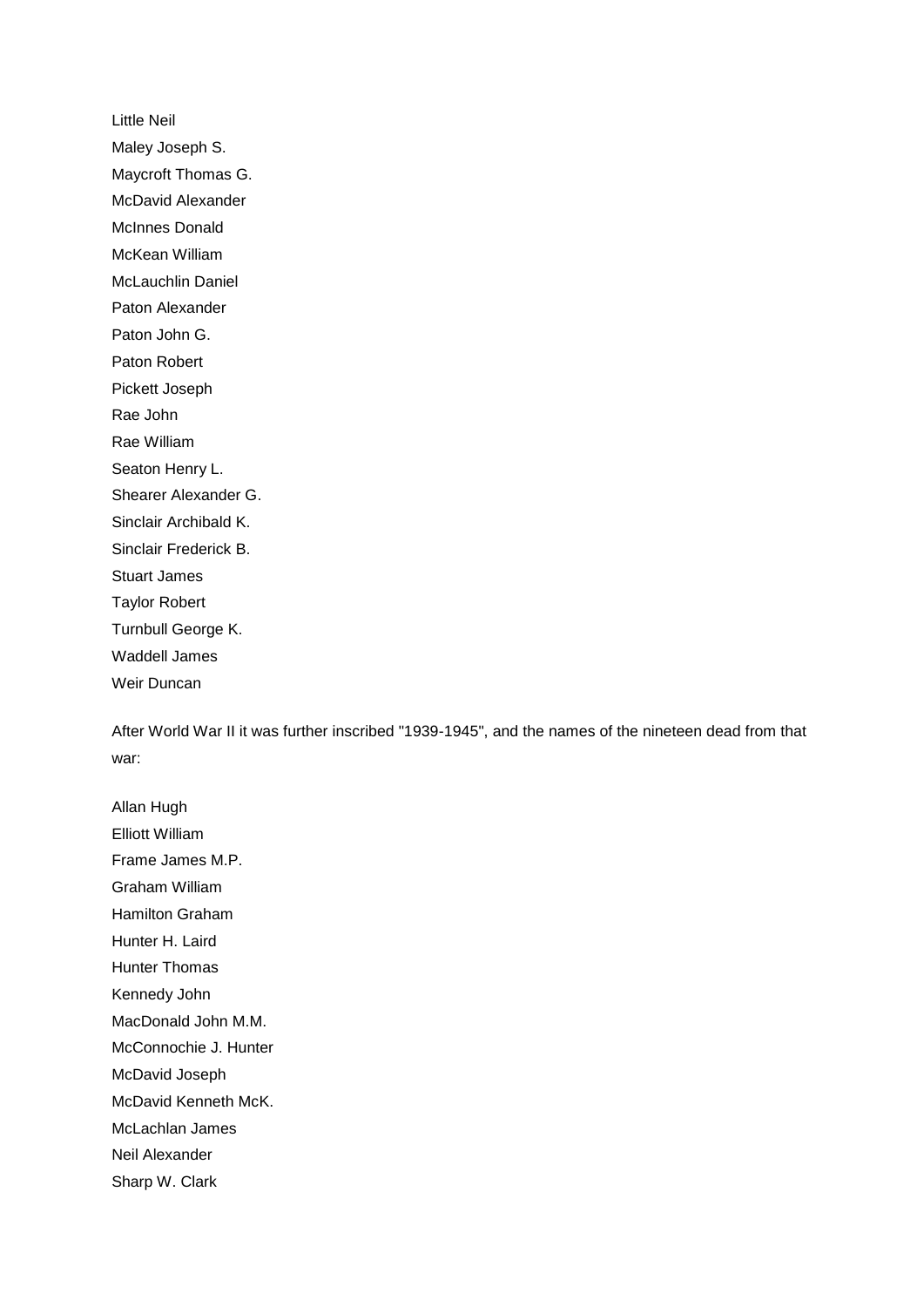Smith Robert Taylor Robert Walker Alexander Wright Norman

#### **German Howitzers**

In 1919 Millport Burgh was selected, along with many other Scottish burghs, to be given captured German ordnance as a form of memorial. This act by central government proved to be very unpopular as the public felt they were an unwelcome reminder of the war. Millport was to receive two howitzers (small field guns). Largs had been given a machine gun that was in such poor condition they sent it back!

Millport Council was split over the guns with Bailie Robertson and Provost Cockburn keen but Councillors Sinclair and Gardner opposed saying people didn't want them and it cost too much to transport them. So keen was the Provost that he said he would pay for the transport cost himself.

In January 1920 the guns had been delivered from Rothesay and left at the pier. No-one seemed interested in them now and the council couldn't be bothered deciding where they should be sited. Eventually the burgh moved them in March to inside the gate of West Bay Park.

As related these ordnance weren't popular in Scotland and the burghs started getting rid of them. Some were sold for scrap - as told in one of the Para Handy tales. Some "disappeared" it is said into the Clyde. Millport buried hers under the sea wall of the West Bay Park. Today one has been exposed by the weather and is becoming an additional attraction for visitors to Cumbrae.

#### **New Memorial**

In 2005 a new War Memorial was built on the west side of Cumbrae. It consists of a path, memorial garden, monument and metal artwork. The memorial was the idea of Ian Forsyth and was dedicated by Rev Marjory Mackay of the Parish Church.

The land it is on was donated by Willie and Matthew McIntyre. It was built by David Stevenson and the metalwork was by Ian McBay.

## **On to the next stop**

*Cross back over onto Guildford Street and continue west.*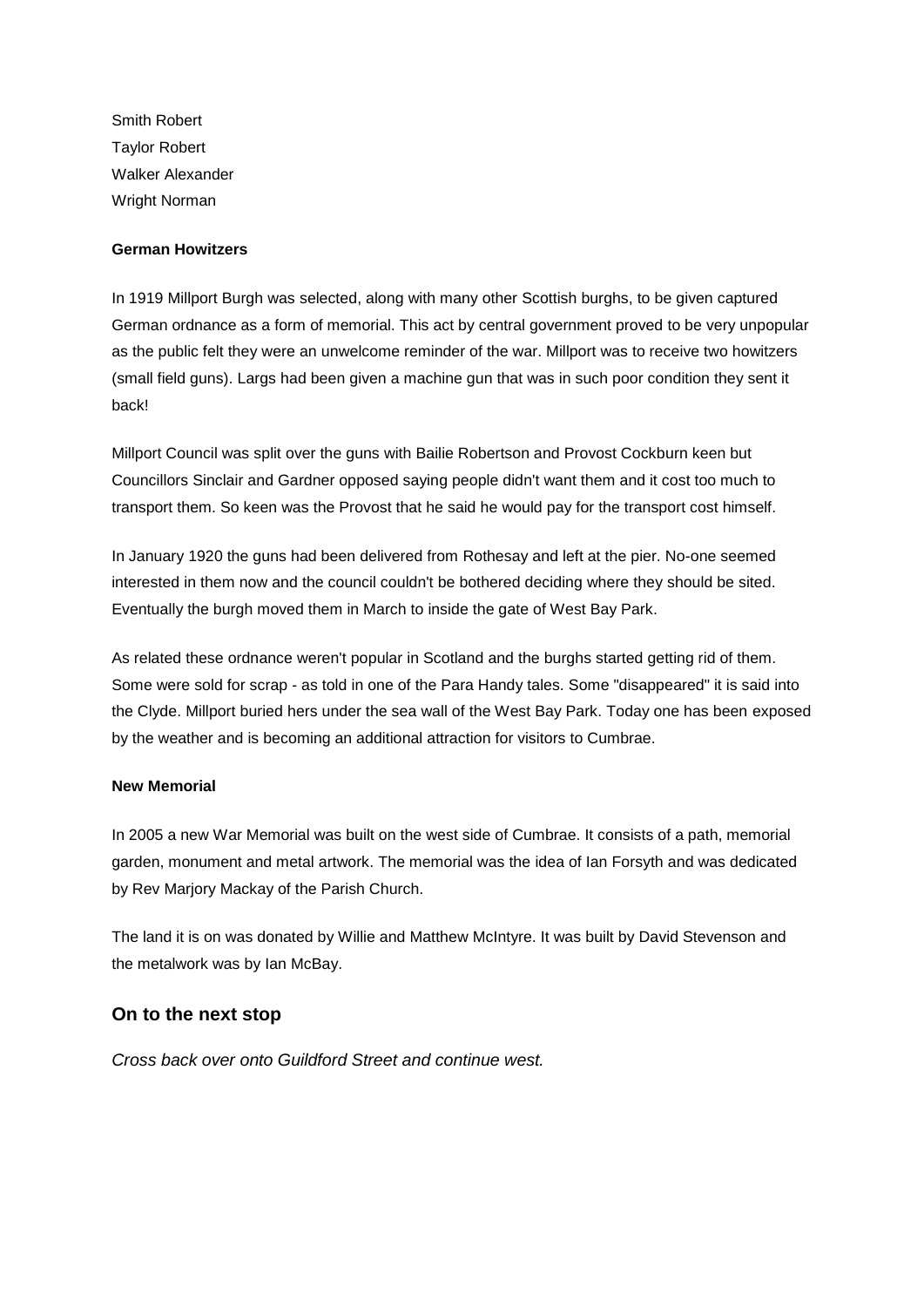# **(N) The Wedge; world's narrowest house**

50 Stuart Street OS Grid Reference – NS 16185 54913



Officially recognised as the world's narrowest fronted house. Once inside the walls angle away from the entrance to form a wedge shape. Downstairs is a room and kitchen and going upstairs we find a bathroom and bedroom.

Other properties of interest on Cumbrae include -

## **The Royal George Hotel**

This is named after the customs cutter that sailed out of Millport Bay to catch smuggling vessels in the Clyde. The Royal George has been popular with visitors and residents for generations.

#### **The Ritz Café**

The café was last refurbished in 1963 and retains its formica and pvc '60s feel. Known for its ice cream and hot peas it's a well loved Millport business.

#### **Millburn House**

This fine Georgian house stands at the top of Cardiff Street looking down to the harbour. It was built about 1805 by Captain James Miller when he succeeded to the command of the cutter Royal George from his uncle Captain Crawford.

The house gets its name from the burn that runs through its grounds and powered the grain mill that once stood where Cardiff Street is now and gave its name to the town of Millport.

## **On to the next stop**

*Cross over road to sea wall and continue west.*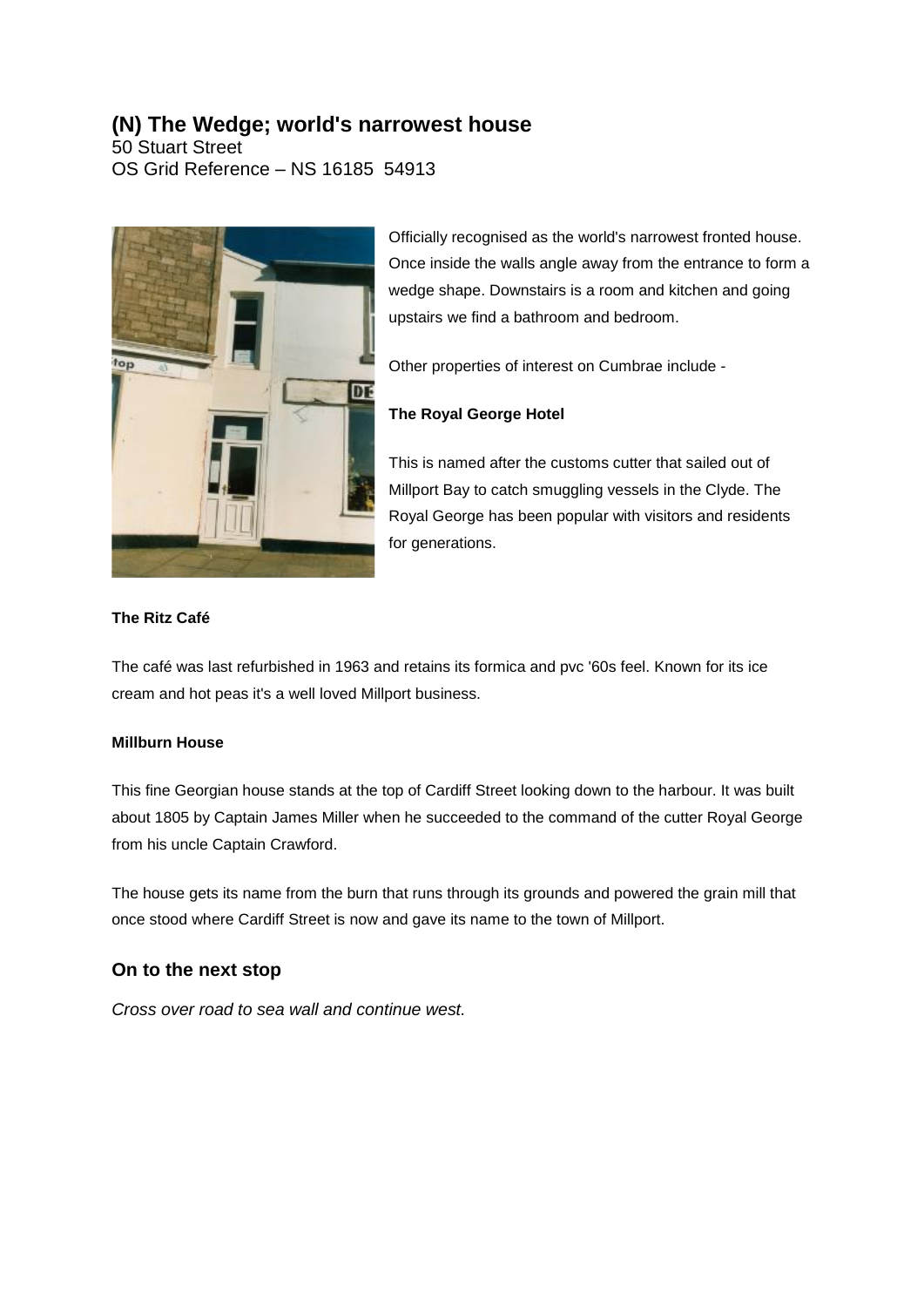# **(O) Cycling; national sport of Cumbrae**

OS Grid Reference – NS 16108 54827 Plaque on sea wall.

Whether you bring your own bike or hire one here cycling round Cumbrae has become almost a compulsory activity for summer visitors. For generations the ten and a half mile road around the island has provided a welcome bit of exercise and fresh sea air.



The first bike hire shop in Millport opened in 1936 and there have been shops ever since. Today there are 1000 bikes for hire of every type and size.

Outside of Millport the road is flat and almost car-free making it ideal for families to cycle on. However, there are more challenging routes over the Ferry Road and up to the Mineral Well and Glead Stane on the top of the island.

## **On to the next stop**

*Continue west onto Stuart Street.*

# **(P) Cumbrae's Piers; jetties, slips and harbours**

OS Grid Reference – NS 16043 54758 Plaque on pillar of sea wall at corner.

The harbour at Millport was initially a quarry for stone to build a pier at Portpatrick. It was larger than you see today as it covered the area where the buses park at the pier head.

In 1833, the need for steamers to land goods and passenger in Millport was realised and the Millport Pier and Harbour Company was formed to build a pier at the harbour. So successful was this pier that it was enlarged in 1861.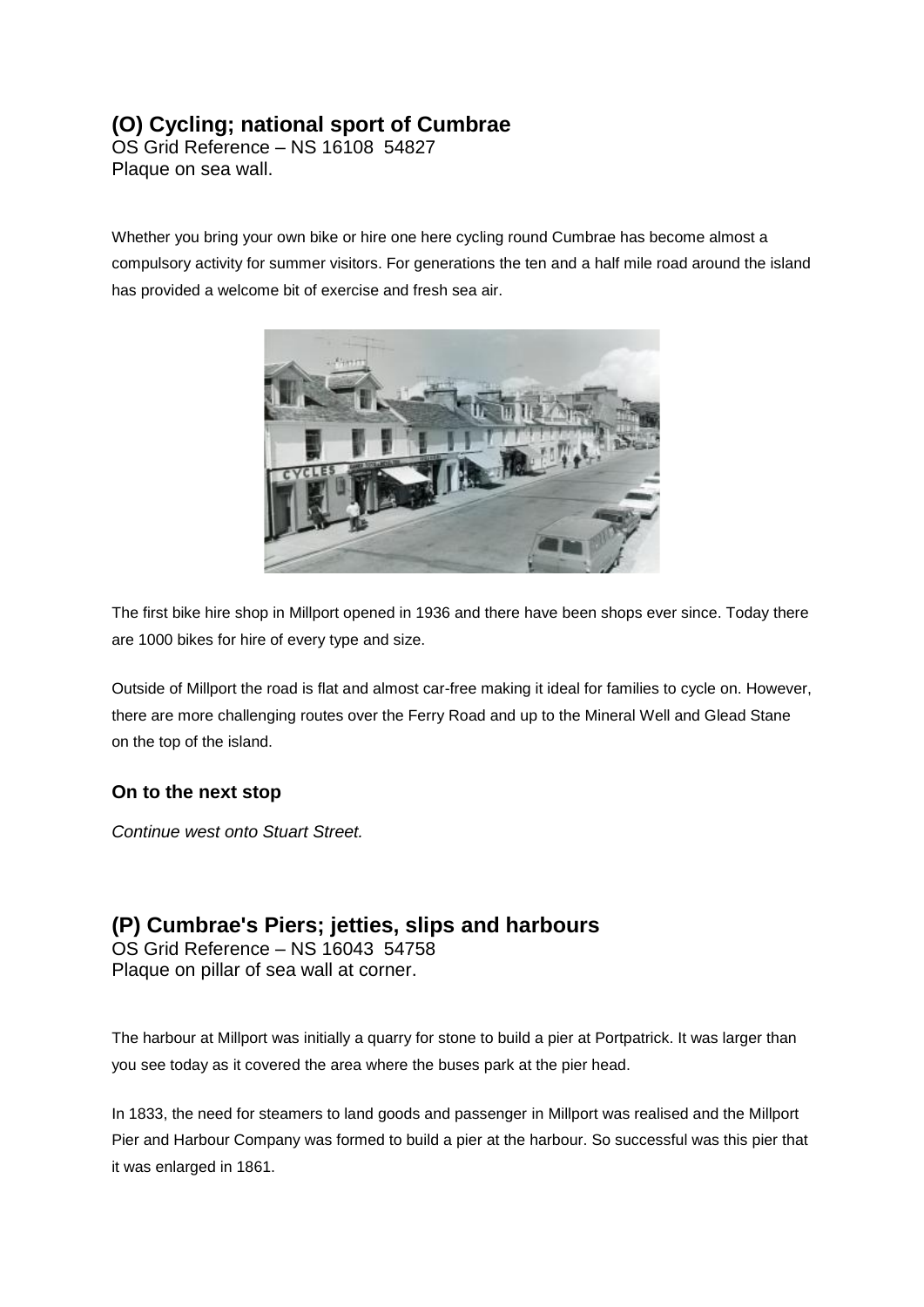

In 1905, Millport Town Council bought the pier and spent a year repairing, extending and modernising it. In 1975 the pier came under the control of Strathclyde Regional Council but was later bought in 1991 by Cunninghame District Council. Today North Ayrshire Council own and maintain Millport Pier.

The Leck Pier and Strathwerry Pier are both in Millport town and were used mainly by boat hirers. The Leck Pier had an interesting gents toilet next to it as it relied on tidal seawater to flush it.

Keppel Pier was built in 1888 to take some of the pressure off Millport Pier. It too was bought by Millport Town Council in 1905. Keppel Pier was used by the Marine Station to moor its boats but it also maintained a small slip nearby. In 1972 the Marine Station bought the pier and in 1984 built a new pier next to it and demolished the old one. Balloch Pier was built by the Earl of Glasgow in 1872 at the old ferry point the islanders had used to reach the mainland. It wasn't very popular and with the building of Keppel Pier in 1888 it was used only in emergencies. The iron pier was removed about 1900 but the jetty part of it can still be seen. Next door the Scottish National Water Sports Centre has built a jetty and slip. Indeed there is also a private jetty just south of the old pier at Fairhaven.

Next is the Tattie Pier. It was traditionally used to export the island's potatoes and other produce to the mainland. It was also used by puffers to unload goods for the farms at the north end of Cumbrae. In 1971 Caledonian MacBrayne reconstructed it as the Cumbrae Ferry Slip.

## **On to the next stop**

*Cross over to Cardiff Street<sup>18</sup> and continue up to your right on Golf Road passing Millburn House.*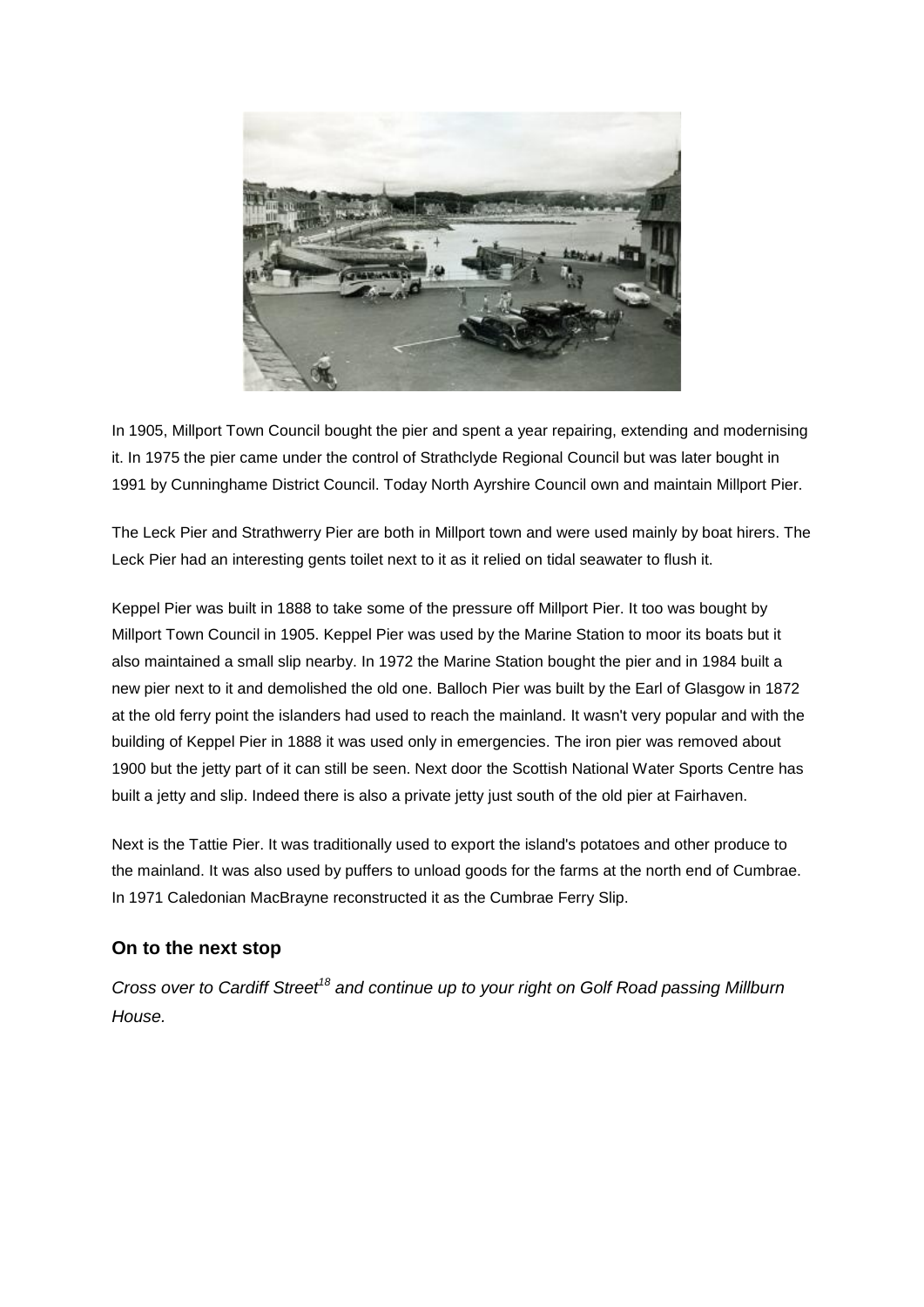# **(Q) Kirkton, c.700; Cumbrae's medieval centre**

OS Grid Reference – NS 15802 55179 Plaque on gatepost of old graveyard.<sup>19</sup>

Kirkton was the main medieval village of Cumbrae and existed for many centuries before Millport was first built. As the name suggests this was a town which formed about the church that was erected there.

## **The Church**

The church stood at the centre of the old graveyard there and Christian gravemarkers found on site are of a type unique to the Clyde islands of Bute, Arran and Cumbrae. At Kingarth in Bute there is the church of St Blane the first monastic church in the Clyde islands. Kirkton would have been a daughter church. The churches are quite close as communication at that time was by sea and it is no great distance from south Bute to Sheriff's Port.

The graveyard is roughly circular in shape which indicates an early Christian occupation. St Blanes is on a hillside with a water supply. It also has good views of the sea to watch for any attackers and behind it are hillsides to hide in. When you compare this to the Kirkton site we find that it has all of these too.

In later medieval times Great Cumbrae was part of Largs parish and the Kirkton church was under the control of Largs church both of which were dedicated to St Columba. Largs in turn was controlled by Glasgow diocese until 1318 when Walter the High Steward of Scotland transferred Largs parish to Paisley Abbey. Its revenues were to help with its reconstruction after its destruction during the Wars of Independence.

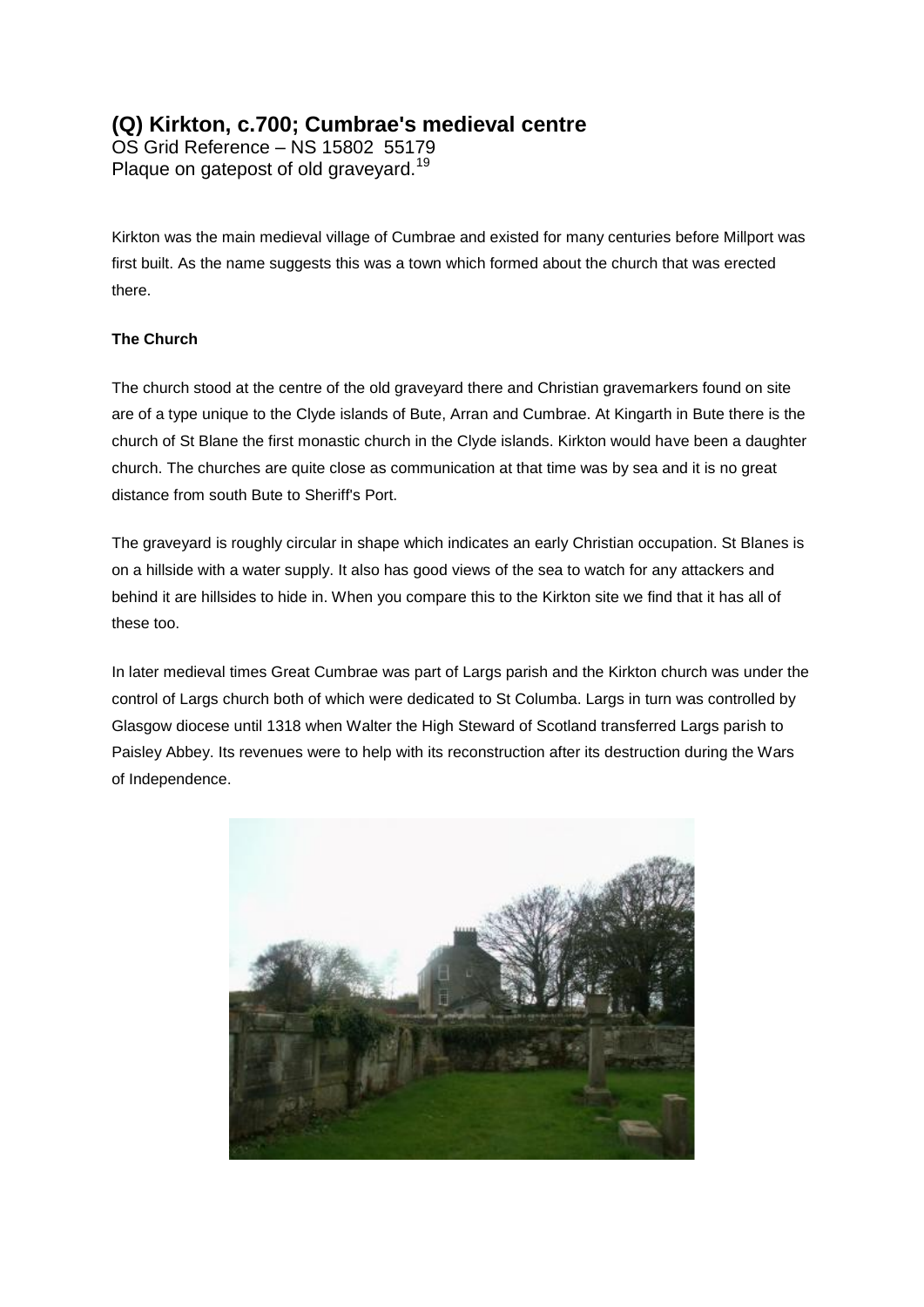In 1612 at Kirkton the old 'Sanct Colmis Kirke' was replaced by a new parish church of 'fine hewn stone'. This in turn was taken down and a church of 380 seats built on its site in 1802. But by this time fewer people lived in Kirkton and the population of the parish had grown too large for the Kirkton church. In 1837 the little Kirton church was pulled down and its stones carted down the hill to the new town of Millport and used to build a new church of 750 seats.

The old graveyard of the Kirkton church continued to be used and is full of interesting monuments to Cumbrae's inhabitants.

### **The Lands of Kirkton**

After the Treaty of Perth in 1266 Kirkton and other lands on Cumbrae belonged to the Crown. They were managed by the Sheriffs of Bute who used Cumbrae as a hunting forest.

The first sheriff was John Stewart, the Black Stewart, illegitimate son of Robert II. In 1385 he was made Sheriff of Arran, Bute and Cumbrae and Buteshire was thus created. He was succeeded by his son James who in turn was succeeded by his son Ninian. Ninian's son John was known to reside in the manor house of Upper Kirkton and his two sons, Patrick and John, obtained feus of the farmlands in 1566. But those Stewart families became extinct and the lands reverted to the Bute estate.

One of the Sheriffs, James Stewart, who succeeded in 1539 got himself into trouble with the Regent and had to mortgage Kirkton to his father-in-law John Fairlie of Fairlie. His son John managed to redeem the property.

John's grandson, Sir James Stewart of Kirktown, was created a Baronet of Nova Scotia in 1627. His son Sir Dougald Stuart suffered losses in the civil war and mortgaged Kirkton to John Boyle of Kelburn. His son Sir James, who was created Earl of Bute in 1703, paid his father's debt of £76,169 for the Cumbrae lands.

Kirkton remained the property of the Stuarts of Bute until 1999 when most of their land on Cumbrae was put up for sale.

# **<sup>20</sup>This is the end of the Millport Town Walk.**

## **On to the next stop**

*To continue round the island return down to the bottom of Golf Road and turn right. Walk along West Bay.<sup>21</sup> The road will turn north to take you round the west coast of the island.<sup>22</sup>*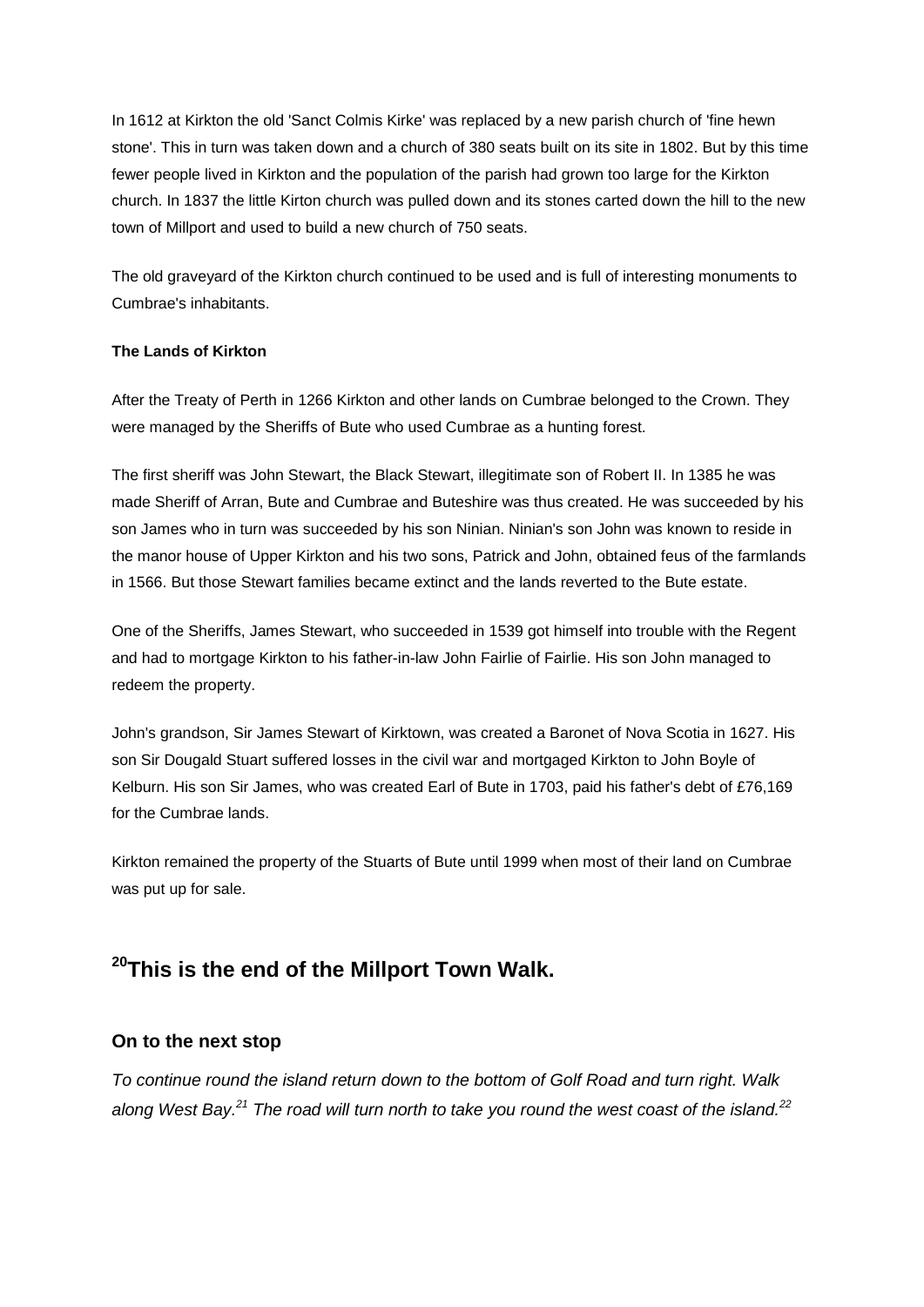# **(M, Part 2) War Memorial**

OS Grid Reference – NS 15301 55786

## **On to the next stop**

*Continue north.<sup>23</sup>*

# **(R) Fintry Bay Lemonade Factory; Kennedy's Aerated Waters and Tea Room**

OS Grid Reference – NS 15914 56915 Plaque on post at car park across from the tea room.<sup>24</sup>

John Kennedy was an employee of the Marquis of Bute who gave him a small piece of land on the foreshore of Fintry Bay. There he built a tearoom and a small lemonade factory in 1908 to exploit a nearby mineral spring. Normally the Marquis of Bute didn't allow any development on the west coast of Cumbrae as it would spoil his view from Mount Stuart on Bute. John resolved this by planting hedges to mask his building facing the shore.

John Kennedy and later members of his family produced aerated waters of many flavours. They always kept up with public tastes and made drinks that were fashionable at the time. Their products included - Ginger Beer, American Cream Soda, Champagne Cider, Dry Ginger Ale, Grape Fruit Squash, Sparkling Hop Ale (Non Intoxicating), Iron Brew, Kola Champagne, Lemon Barley Water, Lime Juice and Soda, Peach de Lux, Queen's Toast and Sarsparilla.



In 1986, the original tearoom and lemonade plant were in a run-down condition and the business was bought by Dave and Nicky Smith of London. They gained planning permission to build a new tearoom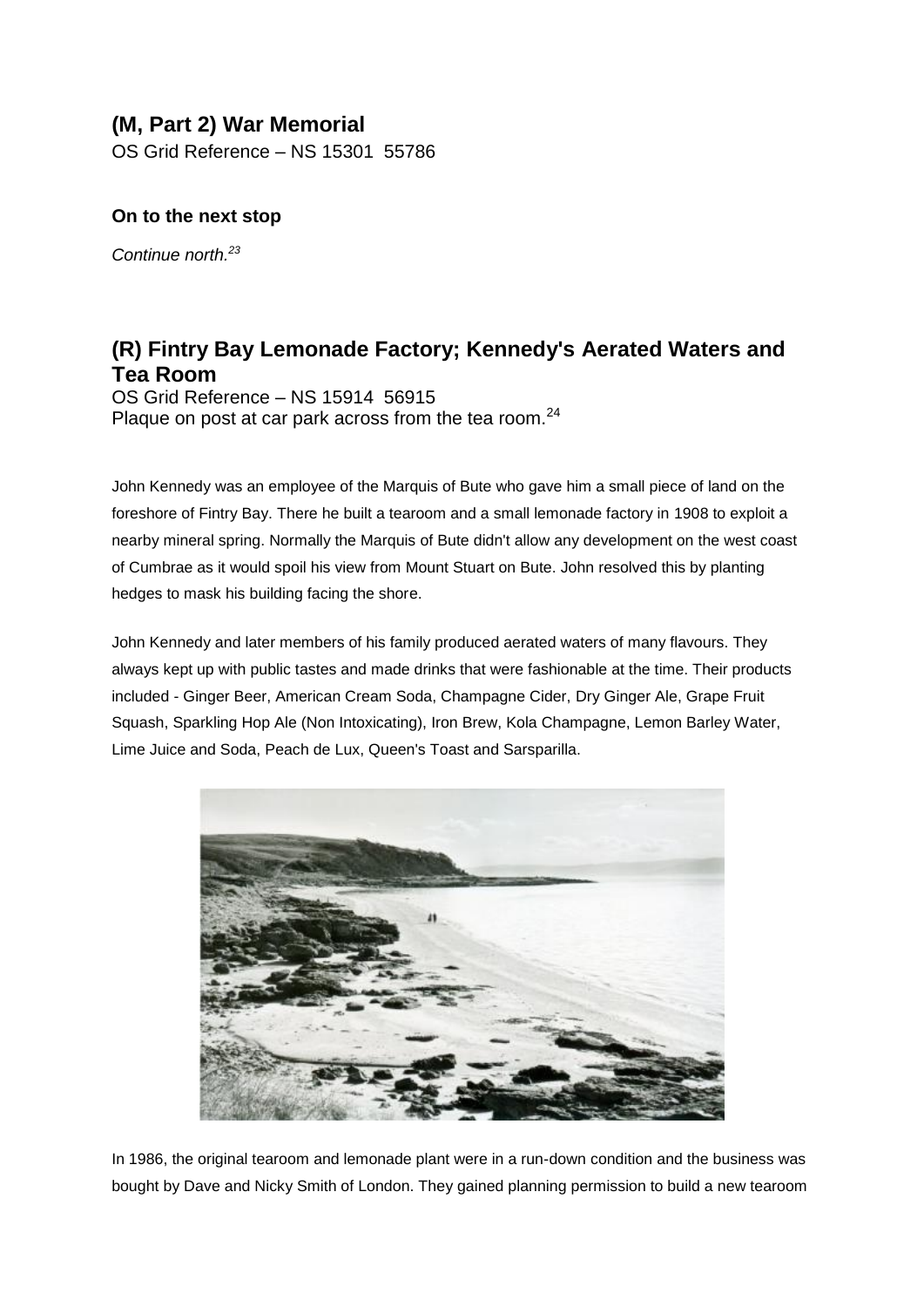and house across the road. Work started in 1987 and the old buildings were eventually demolished and the land used as a car park. In 2003, Bill and Margaret Steele took over the business and expanded it to the present day tearoom and car park. However, empty buried gas canisters still to this day appear on the edge of the beach causing bomb scares much to the amusement of the local fire service.

## **On to the next stop**

*Continue north.*

# **(S) "Hush Hush"; WWII Anti-Submarine Detection Base** OS Grid Reference – NS 16850 58902

The Osprey Centre Site is private land. Please do not enter.

These buildings called Greycraigs at Eerie Port started off as part of the Clyde defence against submarine attack in World War II. The larger building contained equipment which was used to listen for enemy vessels, the smaller one was accommodation for the staff and the smallest was the listening room. Using amplification devices and hydrophones they hoped to detect submarines trying to get to the upper parts of the Clyde. The complex was protected by a small machine-gun emplacement.



The buildings became know to the locals as 'Hush Hush' partly because of their clandestine nature but more because of the quiet needed to detect the enemy.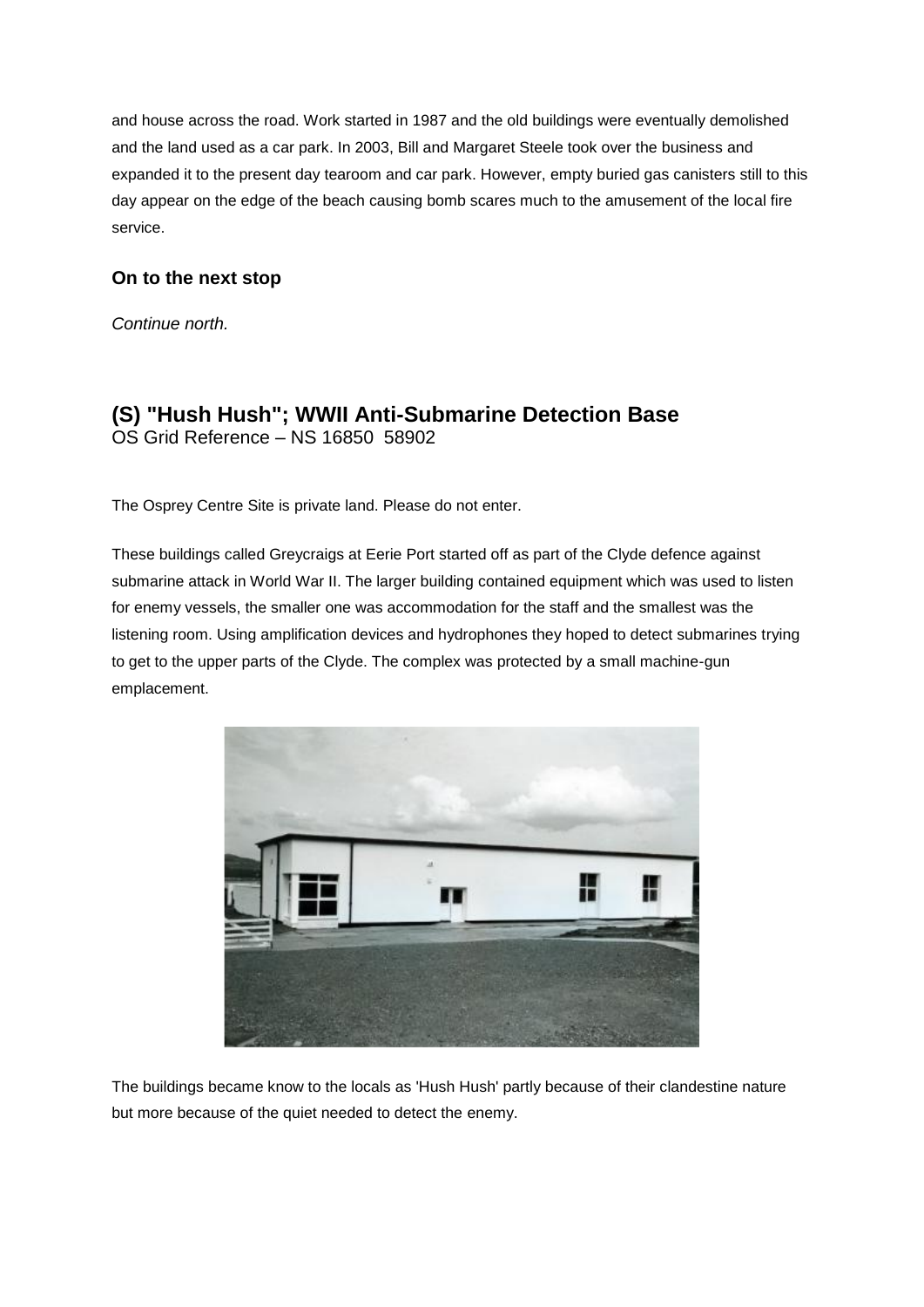After the war they were acquired by The Community Association of St George's and St Peter's Church in Easterhouse, Glasgow and used as a holiday centre. However, the 'Hush Hush' became run down and dangerous and the Association had to stop using it.

Then in July 1992 the buildings were renovated in a television programme called Challenge Anneka. The presenter, Anneka Rice, had to persuade local businesses to donate time and materials to complete the task in three days. This was accomplished with the help of Harcros Mactaggart builders, Ian McBay blacksmith and Pirie Roofing. Other local help came from the Ritz Café who supplied ice cream and Jim Newton who owned the amusement arcade who donated a pool table.

Unfortunately, no thought was given to the historic nature of the contents of the 'Hush Hush' and any war-time remains were destroyed.

Today the buildings are Greycraigs Outdoor Centre and Osprey Holiday and Conference Centre.

## **On to the next stop**

*Continue north. The road will take you to the north end of the island.*

## **(T) HMS Shearwater, 1844; memorial to two young seamen** OS Grid Reference – NS 18176 59294 Plaque on plinth next to obelisk.

In the summer of 1844 Shearwater under the command of Commander Charles Gepp Robinson was surveying the west coast of Scotland. By mid May they had reached Largs Bay and on the afternoon of Friday 17th was at anchor.

Two young midshipman friends from the Shearwater, Charles Cayley and William Jewell, borrowed a small sailing boat to amuse themselves. They were out near the north end of Cumbrae when a strong north-east wind caught them and drove their boat bow-first under the waves taking the boys with it.

This was observed by the crew of another Government steamer in the bay called Vulcan which, having its steam up, went to the rescue. Unfortunately all they could recover were the boys' caps. There was a thorough search for their bodies but they could not be found.

Later Commander Robinson and his crew erected a sandstone obelisk at Tomont End in memory of Charles and William. Inscribed on it is -

IN MEMORY OF MR. CHARLES D. CAYLEY AGED 17 YEARS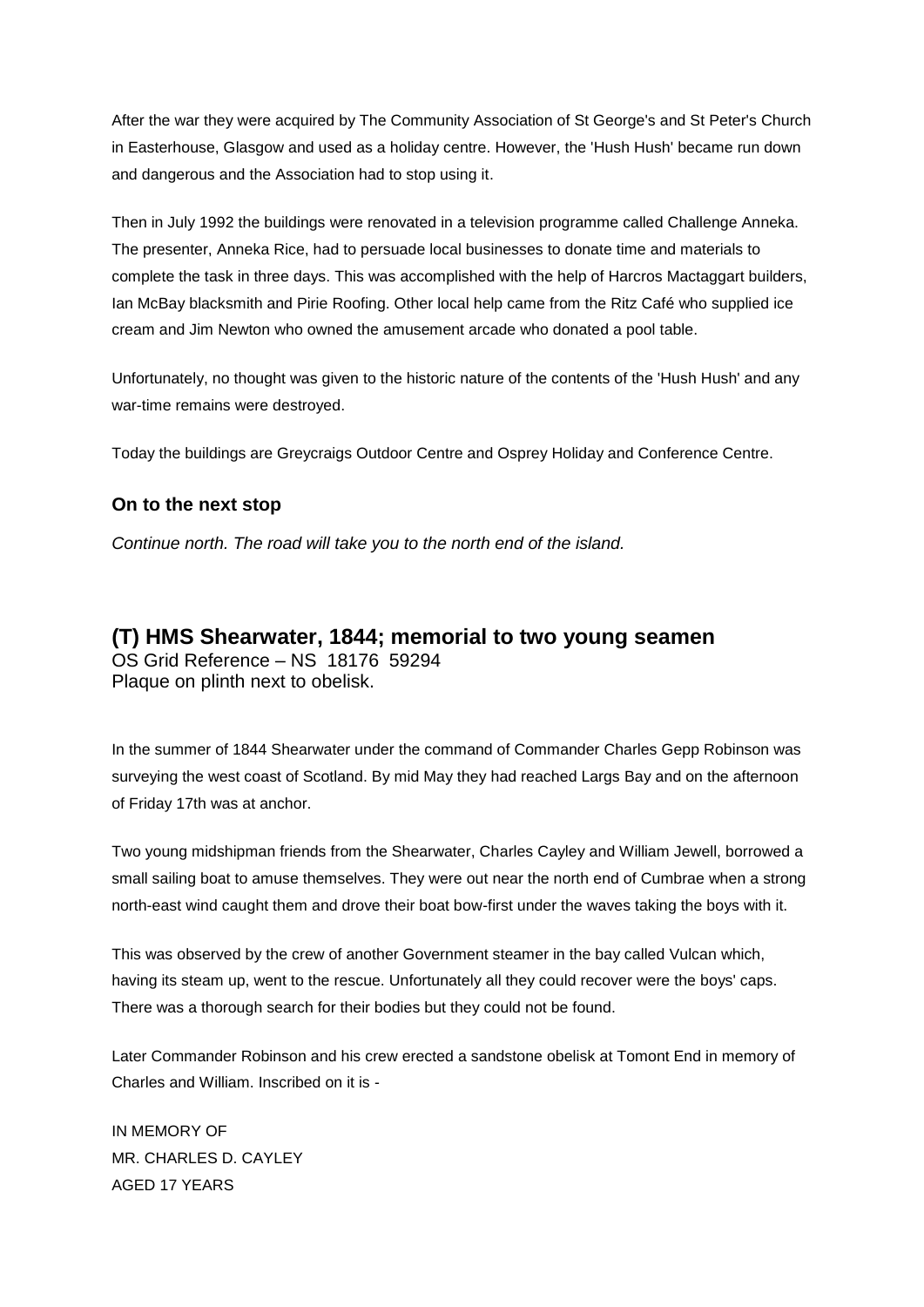AND MR. WILLIAM N. JEWELL AGED 19 YEARS MIDSHIPMEN OF H.M.S. SHEARWATER TWO PROMISING YOUNG OFFICERS DROWNED BY THE UPSETTING OF THEIR BOAT NEAR THIS PLACE 17TH MAY 1844 THIS MONUMENT IS ERECTED IN TOKEN OF THEIR WORTH **BY** CAPTAIN ROBINSON AND **OFFICERS** OF THE ABOVE VESSEL

H M S Shearwater was a wooden paddle steamer Royal Navy surveying ship with a displacement of 328 tons. She was constructed in Harwich in 1827 and launched as a Post Office Steam Packet called Dolphin. In 1837 she was acquired by the Royal Navy and commissioned in 1840 at Liverpool as Shearwater. After surveying the coasts of Wales and Scotland she was sold off in 1857.

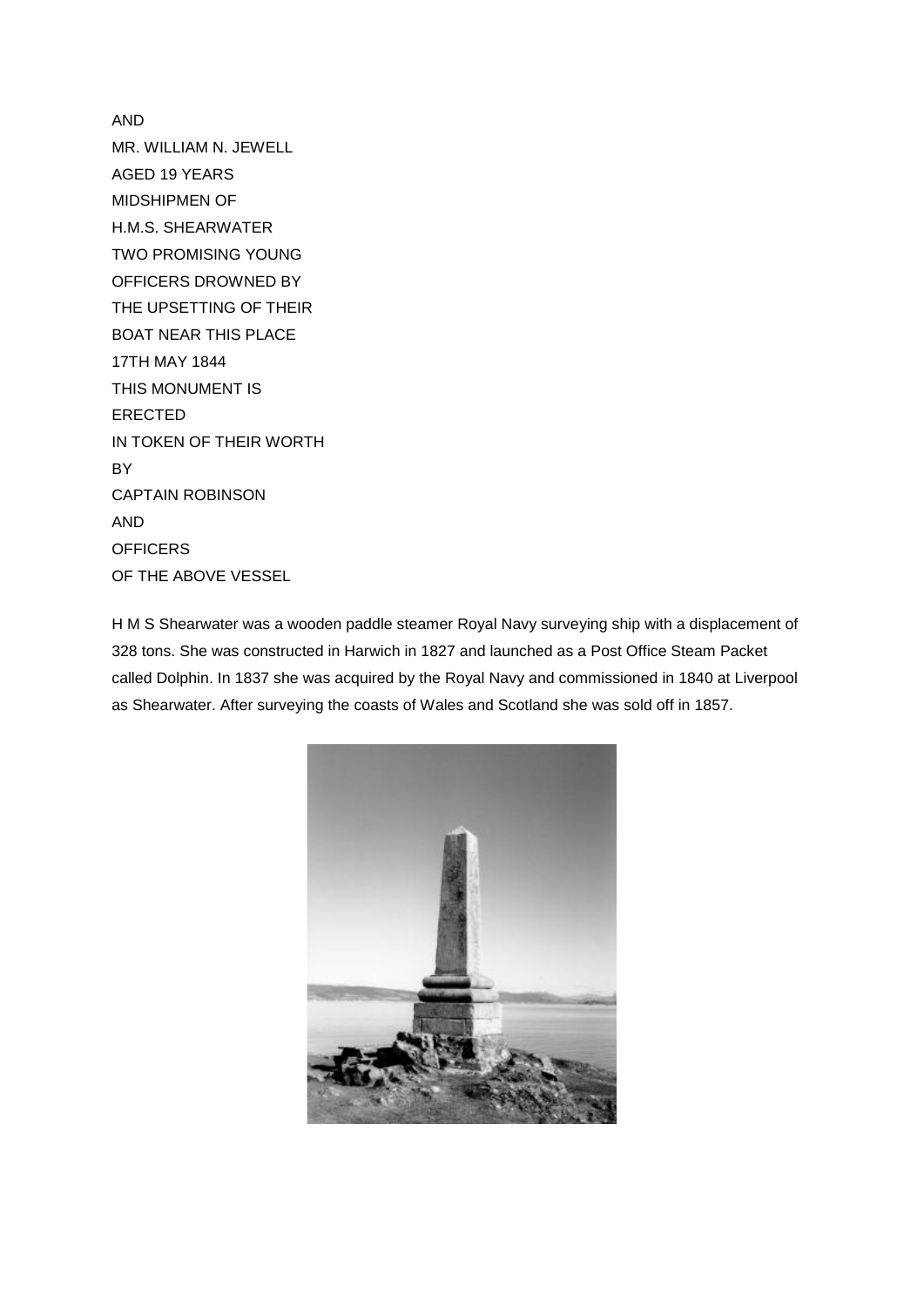Charles Gepp Robinson was born in 1805 in Devon and joined the navy in 1819. For two years he was stationed in the North Sea. He then sailed the coasts of east and west Africa until 1829 searching for slave ships and indeed managed to capture three. Robinson then joined the Surveying Department working mainly in Scotland, Wales and the Mediterranean until 1856. He became a Rear-Admiral in 1864 and Vice-Admiral in 1871 and died in 1875 at his home in Oban.

*Continue on the road round to the east coast<sup>25</sup> of the island and back to the ferry slip.<sup>26</sup>*

# **This is the end of the walking tour.**

 $\overline{\phantom{a}}$ 

 $^6$  Inside you can visit the Robertson Museum and an aquarium of Clyde sea life.

 $9$  This area was known as Over Kames and was a medieval settlement.

 $10$  In the field here was the mansion house of the Montgomeries of Skelmorlie. In medieval times they owned the eastern half of the island with the western half belonging to the Stewarts of Bute.

 $11$  You can also see the stone by going up the farm road and looking into the woods.

 $12$  Just after a farm road forks off the right is the Millport Mineral Well.

 $13$  At the top of the hill is the Glead Stane deposited there by a glacier.

 $14$  On the right you will see a flat area with a bothie – that's the curling pond and club house of the Millport Curling Club. Further on a road leads down to a property called Sheriff's Common. This alludes to this part of the island being used as hunting ground by the Sheriffs of Bute.

 $15$  Note the red sandstone building on the road – this was the farm's mill.

<sup>16</sup> Turning left after the farm would take you to Lady Margaret Hospital.

 $1$  The slip is constructed on the site of the old Tattie Pier which was used to export potatoes and other produce to the mainland. It was used mostly by puffers until Caledonian MacByayne built the slip in 1971.

 $2$  Ferry House is next to Balloch Pier and behind it is Down Craig Fort which dates to the Iron Age.

 $3$  Note the sign post for the Cumbrae Sensory Trail. There are five sign posts round the island for the trail. Web Site - http://www.cumbraesensorytrail.com/

 $<sup>4</sup>$  In another layby you will find the Wishing Well.</sup>

 $5$  The pier was built in 1984 to replace the original of 1888. Also here is the Scotia Monument which was unveiled by Princess Anne in 2004.

 $7$  This forms the Keppel Walls along with the Lion Rock.

 $8$  On the left is a path you can take going round Farland Point.